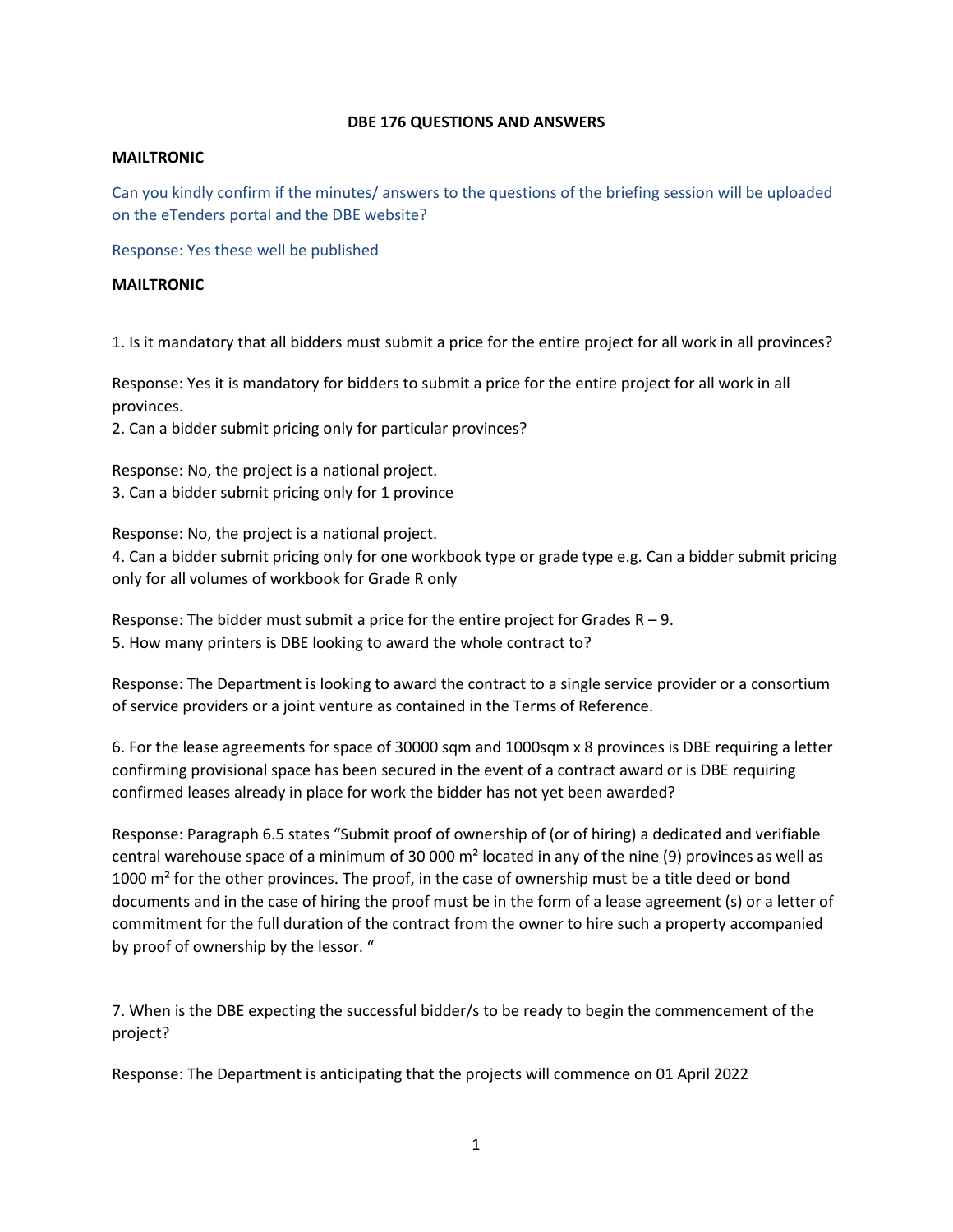8. Can we please request samples of all work outlined within the bid document prior to bid submission for perusal

Response: The samples are contained in the Scope of work.

The links to the workbooks are as follows:

Workbook 1:

[https://www.education.gov.za/Curriculum/LearningandTeachingSupportMaterials\(LTSM\)/Workbooks/2](https://www.education.gov.za/Curriculum/LearningandTeachingSupportMaterials(LTSM)/Workbooks/2021Workbook1.aspx) [021Workbook1.aspx](https://www.education.gov.za/Curriculum/LearningandTeachingSupportMaterials(LTSM)/Workbooks/2021Workbook1.aspx)

Workbook 2:

[https://www.education.gov.za/Curriculum/LearningandTeachingSupportMaterials\(LTSM\)/Workbooks/2](https://www.education.gov.za/Curriculum/LearningandTeachingSupportMaterials(LTSM)/Workbooks/2021Workbook2.aspx) [021Workbook2.aspx](https://www.education.gov.za/Curriculum/LearningandTeachingSupportMaterials(LTSM)/Workbooks/2021Workbook2.aspx)

------------------------------------------------------------------------------------------------------------------------------------------

# **BONGANI RAINMAKER CONSORTIUM ("THE RAINMAKER CONSORTIUM")**

| Item no/ | <b>ToR Reference/ Queries</b>      | Question                   | <b>DBE Response</b>          |
|----------|------------------------------------|----------------------------|------------------------------|
| Question | raised at the Briefing             |                            |                              |
| no.      | Session                            |                            |                              |
| 1.       | <b>Clause 1.1</b> states- "the     | Can bidders                | It is evident from the       |
|          | project seeks to provide all       | accept that where          | <b>Terms of Reference</b>    |
|          | Grades R to 9 in public            | the term "the              | $('ToR")$ that the term      |
|          | schools with learner               | project" is used in        | "project" or "the project"   |
|          | workbooks"                         | the Bid                    | is the description given for |
|          |                                    | documents, as              | the printing, storage,       |
|          |                                    | illustrated above-         | packaging and distribution   |
|          | <b>Clause 1.3</b> of ToR refers to | " <b>the project</b> " can | of Workbooks for the DBE.    |
|          | the requirement to                 | reasonably be              | From the context in which    |
|          | distribute workbooks as            | construed as a             | the term is used, it is      |
|          | indicated in Annexure A-           | reference to the           | obviously clear what is      |
|          | Scope of Work para 5. In           | subject matter of          | referred to.                 |
|          | turn, Annexure A-Scope of          | the tender,                |                              |
|          | Work para 1 is headed              | namely printing            |                              |
|          | "PURPOSE OF THE                    | and distribution of        |                              |
|          | <b>PROJECT</b> " and state s-      | workbooks to               |                              |
|          | "The purpose of this               | public schools in          |                              |
|          | project is to appoint a            | South Africa?              |                              |
|          | suitable service provider          |                            |                              |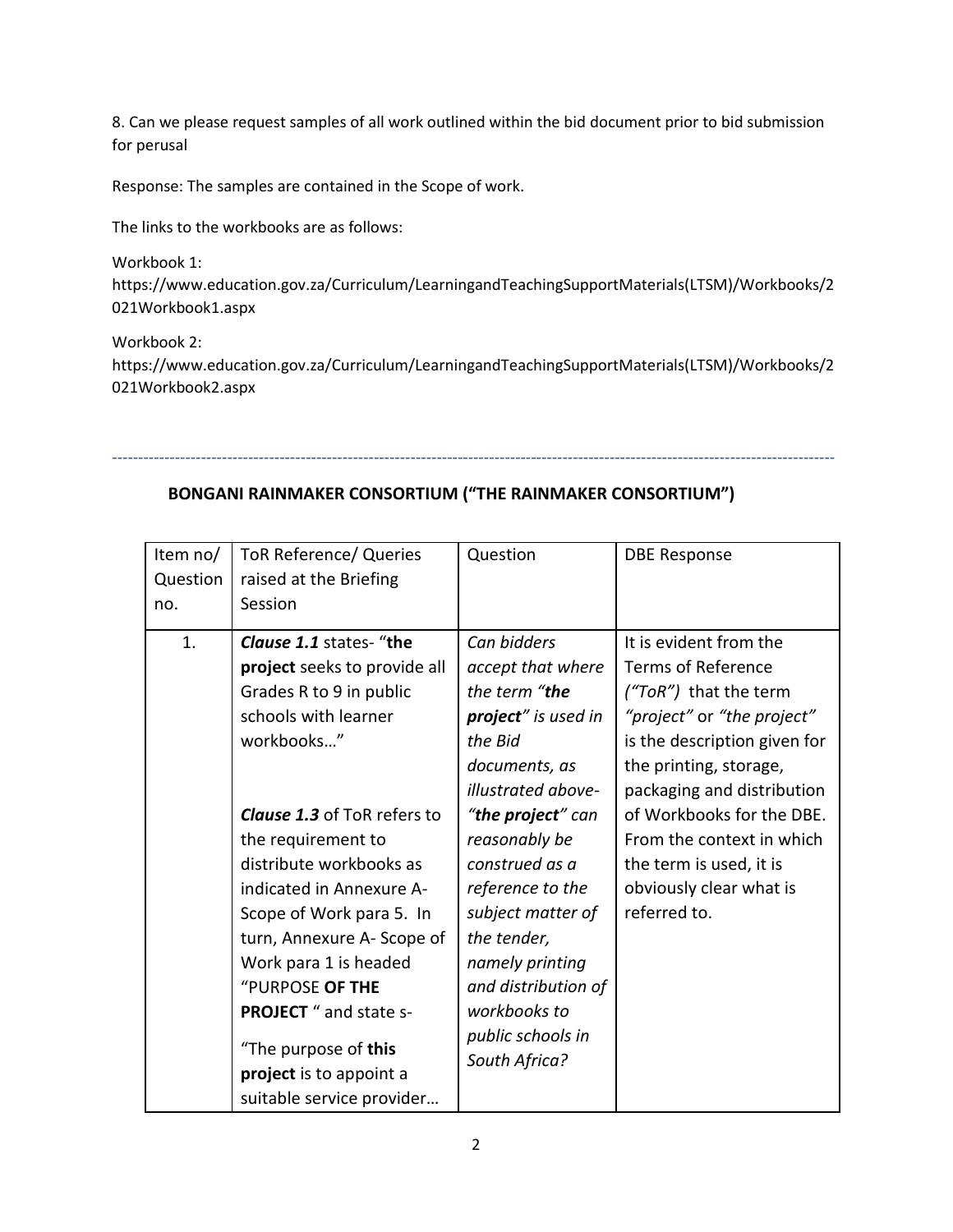|    | distribute learner                    | to print, store, package and<br>workbooks in two volumes<br>to learners from Grade R-9<br>to all public schools  in<br>the 9 provinces for a<br>period of three years"                                                                                                                                                |                                                                                                                                                                                                                                      |                                                                                                                                                                                                                                                                                                                                                                                                                                                                                           |
|----|---------------------------------------|-----------------------------------------------------------------------------------------------------------------------------------------------------------------------------------------------------------------------------------------------------------------------------------------------------------------------|--------------------------------------------------------------------------------------------------------------------------------------------------------------------------------------------------------------------------------------|-------------------------------------------------------------------------------------------------------------------------------------------------------------------------------------------------------------------------------------------------------------------------------------------------------------------------------------------------------------------------------------------------------------------------------------------------------------------------------------------|
|    | The Mandatory<br>for example-         | Requirements - ToR para 6-<br>refers to "the project" on<br>no less than 10 occasions                                                                                                                                                                                                                                 |                                                                                                                                                                                                                                      |                                                                                                                                                                                                                                                                                                                                                                                                                                                                                           |
|    | on how SMME's,<br>all province."      | "The Bidder is required to<br>submit their LED strategy<br>designated groups and<br>local communities will<br>benefit from the project in                                                                                                                                                                             |                                                                                                                                                                                                                                      |                                                                                                                                                                                                                                                                                                                                                                                                                                                                                           |
| 2. | The Mandatory<br>(i)<br>(ii)<br>(iii) | Requirements in the 2016<br>tender RT22-2016 were<br>set out in para 20- namely<br>attendance of<br>the bid<br>information<br>session;<br>paper stockpile<br>or guarantees<br>of 30 000 tons;<br>warehousing<br>requirements of<br>30 000 m/2 in<br>one province<br>with 1 000m/2<br>warehouses in<br>other provinces | Will parties that<br>did not non-<br>attend at the<br>briefing session in<br>the same capacity<br>as described in<br>their bid<br>submissions be<br>disqualified and<br>can the DBE<br>publish the list of<br>names of<br>attendees? | In the ToR published by<br>the DBE it is stated that a<br>compulsory briefing<br>session will be held on 29<br>November 2021. All<br>bidders must attend the<br>briefing session. Bidders<br>who did not attend will not<br>be eligible to submit their<br>bids. The capacity in<br>which the party or entity<br>attended the briefing<br>session is irrelevant. As<br>long as the entity attended<br>the compulsory briefing<br>session such entity will be<br>eligible to submit a bid. |
|    |                                       | which are all                                                                                                                                                                                                                                                                                                         |                                                                                                                                                                                                                                      |                                                                                                                                                                                                                                                                                                                                                                                                                                                                                           |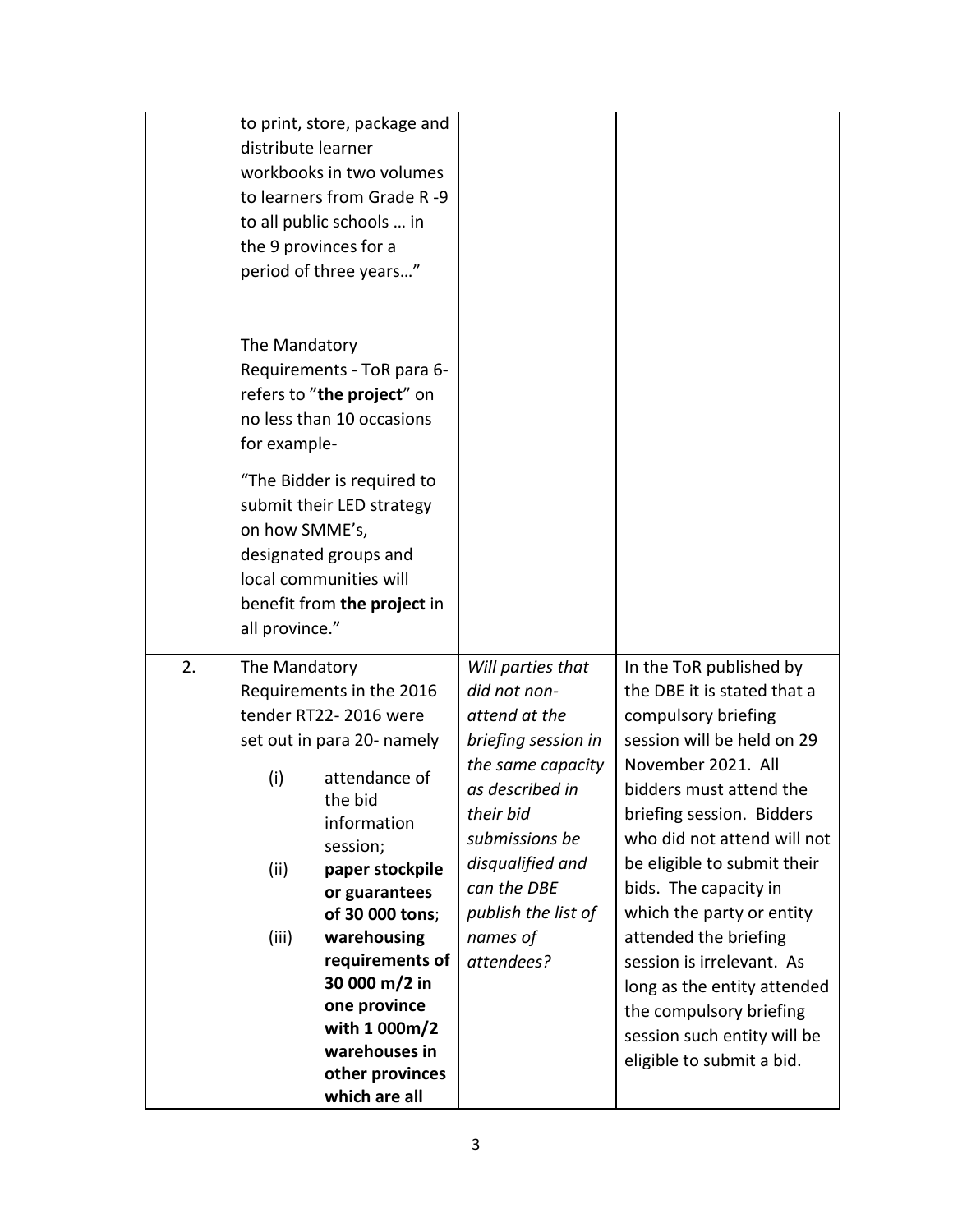| equipped with<br>necessary<br>facilities and IT<br>systems (plus<br>documentary<br>proof).<br>In 2021 the Mandatory<br>Requirements have<br>increased to attendance of<br>the bid information session<br>and 18 items of which (ii)<br>and (iii) items are included<br>and 16 new items are<br>added. |                                                                                                                                                                                                                                                                                                                                                                                                                   | The list of names of<br>persons and the entities<br>they represented will be<br>published by the DBE on<br>its website.<br>The DBE points out that<br>the 2016 ToR is of no<br>relevance. |
|-------------------------------------------------------------------------------------------------------------------------------------------------------------------------------------------------------------------------------------------------------------------------------------------------------|-------------------------------------------------------------------------------------------------------------------------------------------------------------------------------------------------------------------------------------------------------------------------------------------------------------------------------------------------------------------------------------------------------------------|-------------------------------------------------------------------------------------------------------------------------------------------------------------------------------------------|
|                                                                                                                                                                                                                                                                                                       | Will non-<br>compliance with<br>each of the<br>additional 16 new<br>items be strictly<br>assessed and will<br>partial but non-<br>material non-<br>compliance result<br>in<br>disqualification?<br>Will<br>disqualification<br>for non-<br>compliance still<br>apply if any of the<br>16 new items are<br>also required to<br>be assessed and<br>marked in terms<br>of the<br>Functionality<br><b>Evaluation?</b> | If a bidder does not meet<br>the mandatory<br>requirements (Phase I),<br>the bidder will not proceed<br>to Phase II of the<br>Evaluation process.                                         |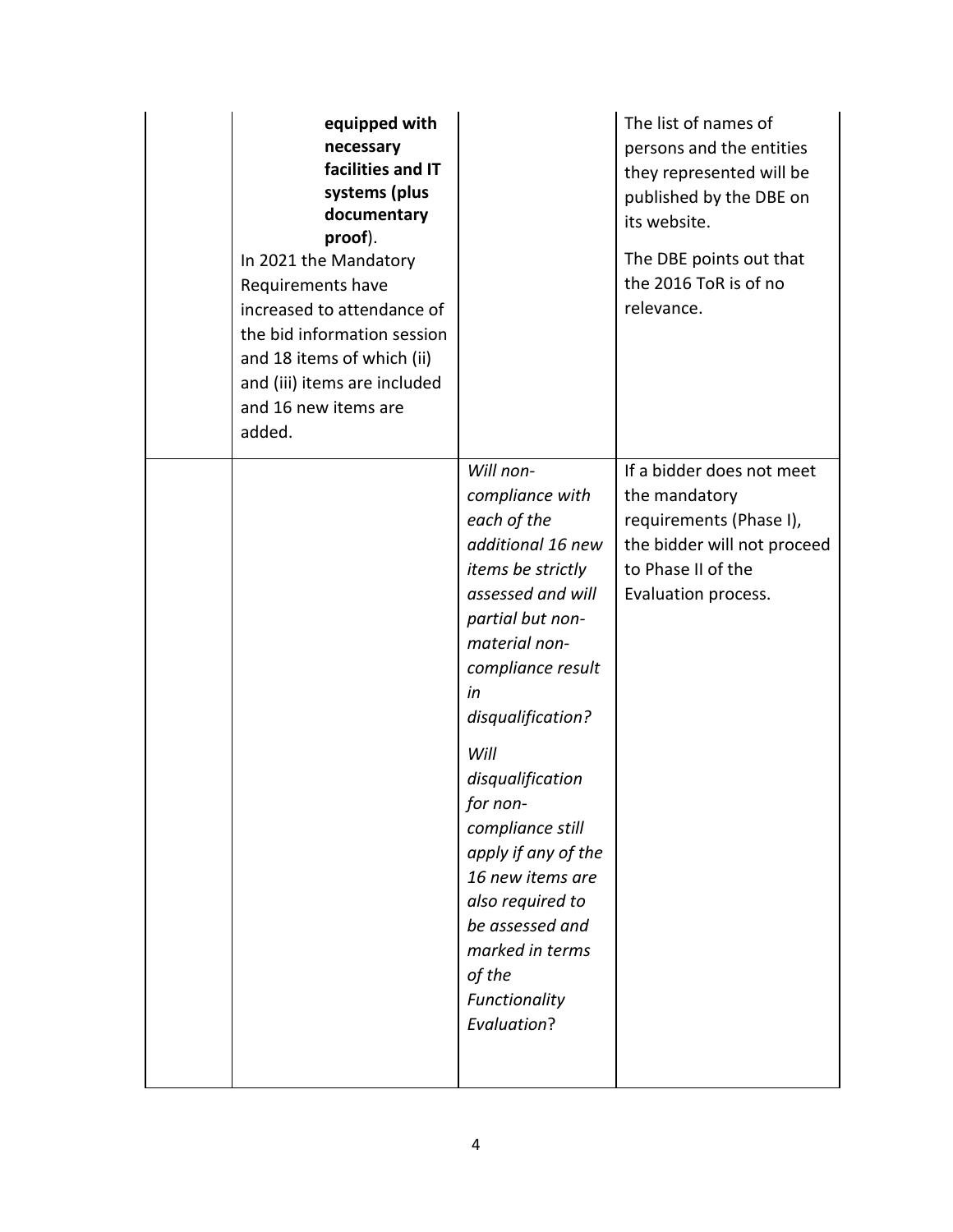| 3. | The Functionality<br>Evaluation Criteria require<br>a score of 90%, up from<br>80% in the previous tender.<br>The mandatory<br>requirements contain 16<br>additional items                | What will happen<br>if no bidders score<br>90%, or if all<br>bidders fail to<br>meet all the<br>Mandatory<br>Requirements?                           | The tender will be re-<br>advertised.                                                                                                                                                                                                                                                                                                                                                                                                                                                                                                                                                     |
|----|-------------------------------------------------------------------------------------------------------------------------------------------------------------------------------------------|------------------------------------------------------------------------------------------------------------------------------------------------------|-------------------------------------------------------------------------------------------------------------------------------------------------------------------------------------------------------------------------------------------------------------------------------------------------------------------------------------------------------------------------------------------------------------------------------------------------------------------------------------------------------------------------------------------------------------------------------------------|
|    |                                                                                                                                                                                           | Will a new tender<br>process take<br>place, or will the<br>contract with the<br>incumbent be<br>extended on an<br>emergency<br>procurement<br>basis? | Yes, the tender will be re-<br>advertised.<br>Because there is no need<br>at present to make a<br>decision regarding an<br>emergency procurement<br>process, no such decision<br>has been made by the<br>DBE.                                                                                                                                                                                                                                                                                                                                                                             |
| 4. | The functionality threshold<br>appears to be at an<br>unprecedented high level.<br>Many bidders at the<br>briefing objected on the<br>basis that the<br>requirements were<br>unreasonable | Why was it<br>necessary to<br>impose such a<br>high functionality<br>threshold?                                                                      | Yes, the functionality<br>threshold is set at a high<br>level. The high level is<br>commensurate with the<br>requirements of the<br>project and the fact that<br>the DBE has a<br>responsibility to provide<br>quality workbooks in the<br>correct quantities and<br>correct languages to Public<br>schools on time. The<br>magnitude of the project<br>requires a service provider<br>or a consortium of service<br>providers that has the<br>necessary capacity to<br>successfully deliver all<br>deliverables in terms of<br>the project. Late, incorrect<br>or non-delivery is not an |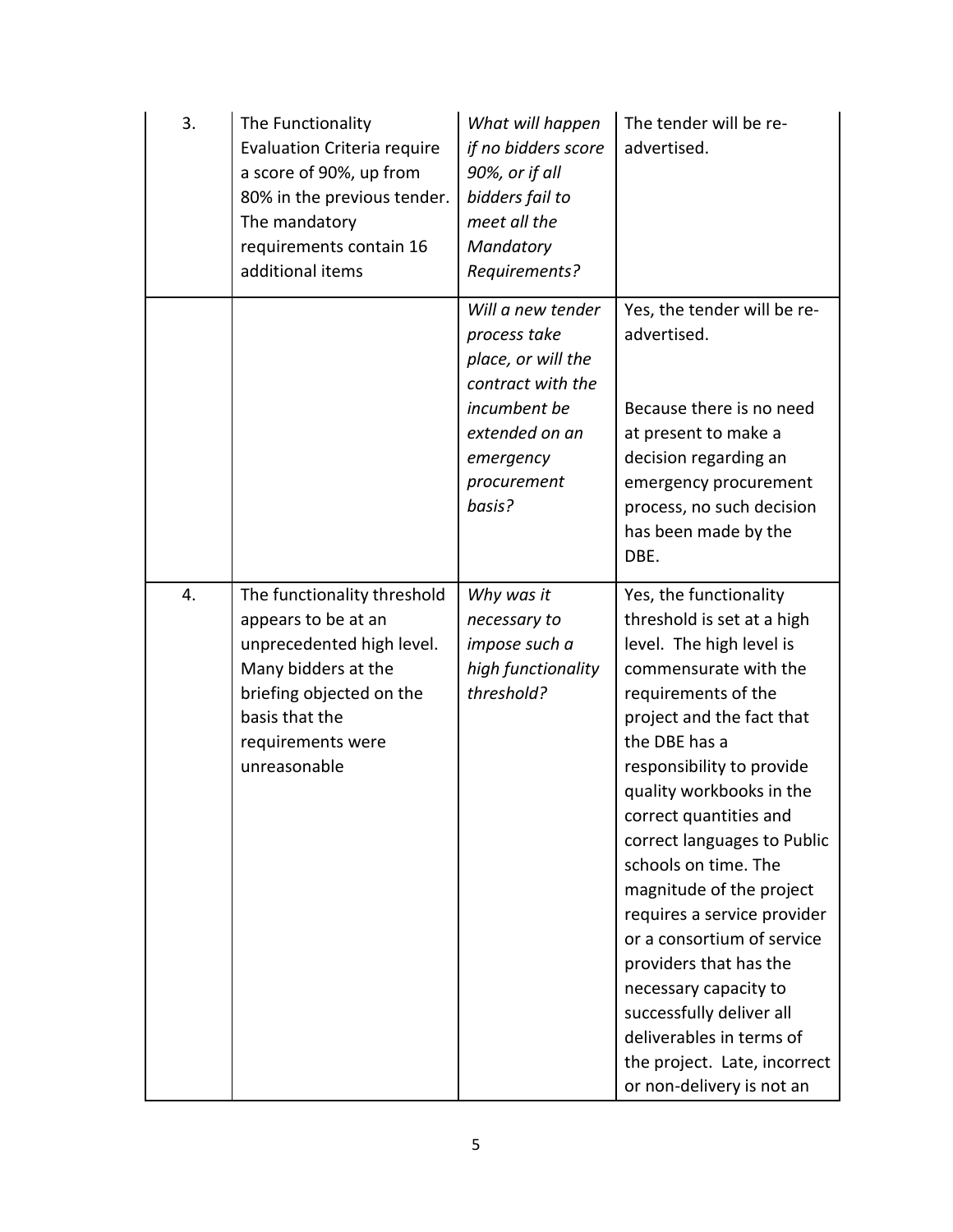|    |                                                                                                                                                                                                                                                                                                                                                                                   |                                                                                                                                                                                        | option. Hence the high<br>functionality threshold.                                                                                                                                                                                                                                         |
|----|-----------------------------------------------------------------------------------------------------------------------------------------------------------------------------------------------------------------------------------------------------------------------------------------------------------------------------------------------------------------------------------|----------------------------------------------------------------------------------------------------------------------------------------------------------------------------------------|--------------------------------------------------------------------------------------------------------------------------------------------------------------------------------------------------------------------------------------------------------------------------------------------|
|    |                                                                                                                                                                                                                                                                                                                                                                                   | Has any other DBE<br>tender had such a<br>high threshold?                                                                                                                              | No, The DBE never issued a<br>tender with such a high<br>functionality threshold<br>before.                                                                                                                                                                                                |
|    |                                                                                                                                                                                                                                                                                                                                                                                   | Does the DBE<br>accept that taken<br>at face value, this<br>threshold appears<br>to be very high<br>and favours the<br>incumbent and<br>may be regarded<br>as substantially<br>unfair? | No.<br>The functionality criteria<br>and threshold have been<br>designed to ensure that<br>only service providers or<br>consortia of service<br>providers that will be able<br>to successfully deliver in<br>terms of the project, will<br>proceed to the next phase<br>of the evaluation. |
|    |                                                                                                                                                                                                                                                                                                                                                                                   |                                                                                                                                                                                        | The DBE strongly disagrees<br>that the threshold has<br>been designed to favour<br>the incumbent service<br>provider, or that it is<br>unfair.                                                                                                                                             |
| 5. | The marking for the<br><b>Functionality Evaluation</b><br>Criteria is set out in TOR<br><b>Clause 9. There is no</b><br>scoring matrix graded on a<br>1 to 3 scale or a 1-5 scale<br>or a 1-10 scale or even a<br>raw score marking<br>approach. Instead, the<br>evaluation appears to be<br>binary in many instances-<br>in other words either a<br>bidder scores full marks for | Will the marking<br>occur strictly in<br>accordance with<br>the functionality<br>marking table in<br>the TOR or will<br>there be marking<br>with graded<br>points?                     | The ToR has been<br>amended, refer to pages<br>$11 - 18$                                                                                                                                                                                                                                   |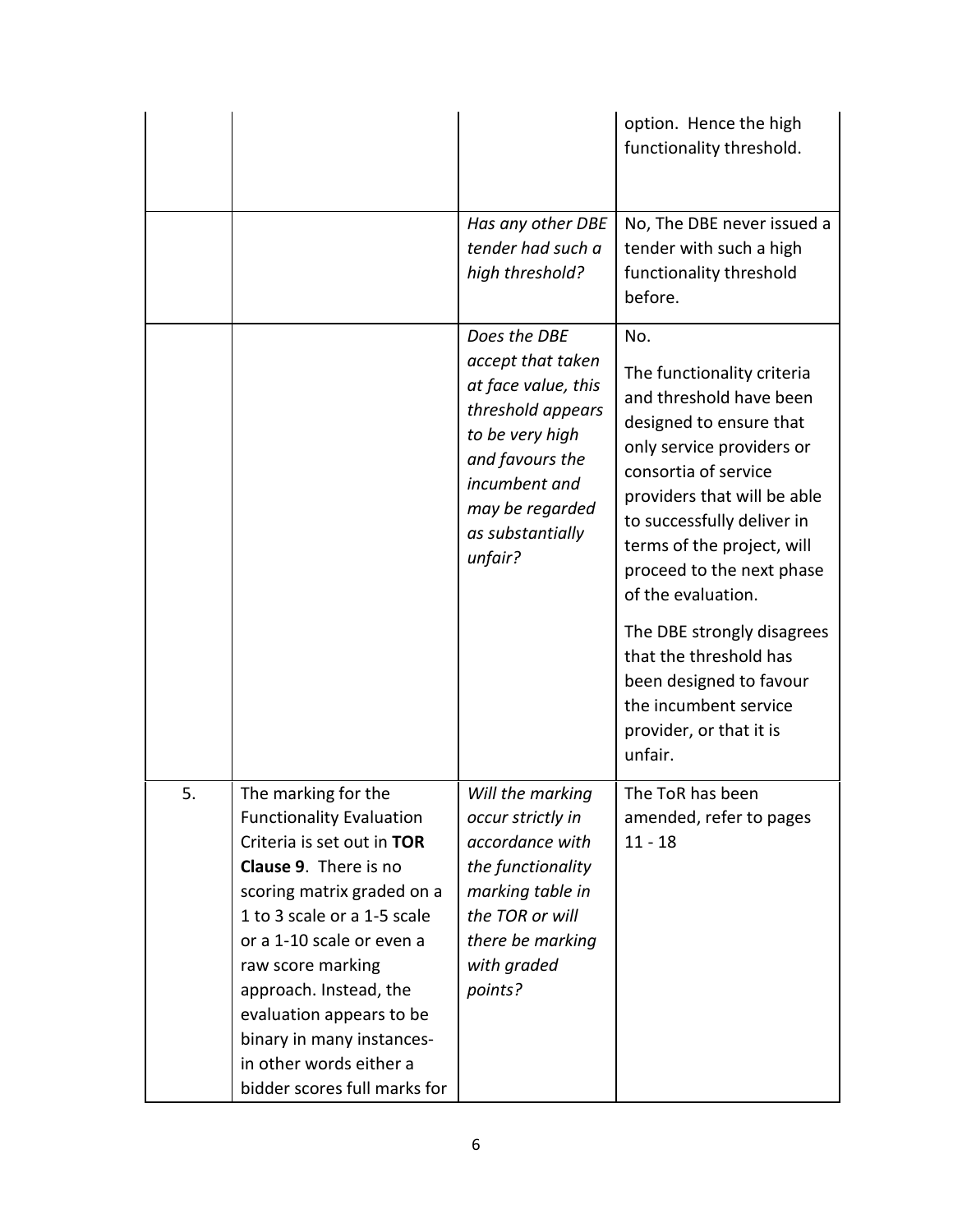|    | an item or zero. There is no<br>provision for graded<br>scoring. This needs to be<br>clarified, given the issues<br>encountered in the last<br>workbook tender by the<br>BEC when the 1-3 scoring<br>matrix was found to be<br>unfair for a 80% threshold.<br>Where 90% is the<br>threshold, only a 1-10<br>scoring matrix would be<br>equitable. The DBE officials<br>at the briefing contradicted<br>each other in answering<br>this question. |                                                                                                                                           |                                                                                                                                                                              |
|----|--------------------------------------------------------------------------------------------------------------------------------------------------------------------------------------------------------------------------------------------------------------------------------------------------------------------------------------------------------------------------------------------------------------------------------------------------|-------------------------------------------------------------------------------------------------------------------------------------------|------------------------------------------------------------------------------------------------------------------------------------------------------------------------------|
|    |                                                                                                                                                                                                                                                                                                                                                                                                                                                  | How is this<br>possible without a<br>scoring matrix?                                                                                      | The ToR has been<br>amended, refer to pages<br>$11 - 18$                                                                                                                     |
|    |                                                                                                                                                                                                                                                                                                                                                                                                                                                  | What scoring<br>matrix will be<br>applied. If raw<br>scores are to be<br>awarded, how will<br>this be applied<br>fairly and<br>uniformly. | The ToR has been<br>amended, refer to pages<br>$11 - 18$                                                                                                                     |
| 6. | Leading from Question 5,<br>Item No.1 in the<br><b>Functionality Evaluation is</b><br>LED for 15 marks.<br>On Designated Groups for<br>example, there are 5 points<br>for a bidder that submits                                                                                                                                                                                                                                                  | Will the LED<br>strategy be<br>evaluated on the<br>basis of its merits<br>and quality<br>(subjective view of<br>the evaluators),          | Yes, it will be possible to<br>allocate a score, where the<br>maximum points that may<br>be allocated are 5 points,<br>anywhere from 0-5, in<br>terms of the amended<br>ToR. |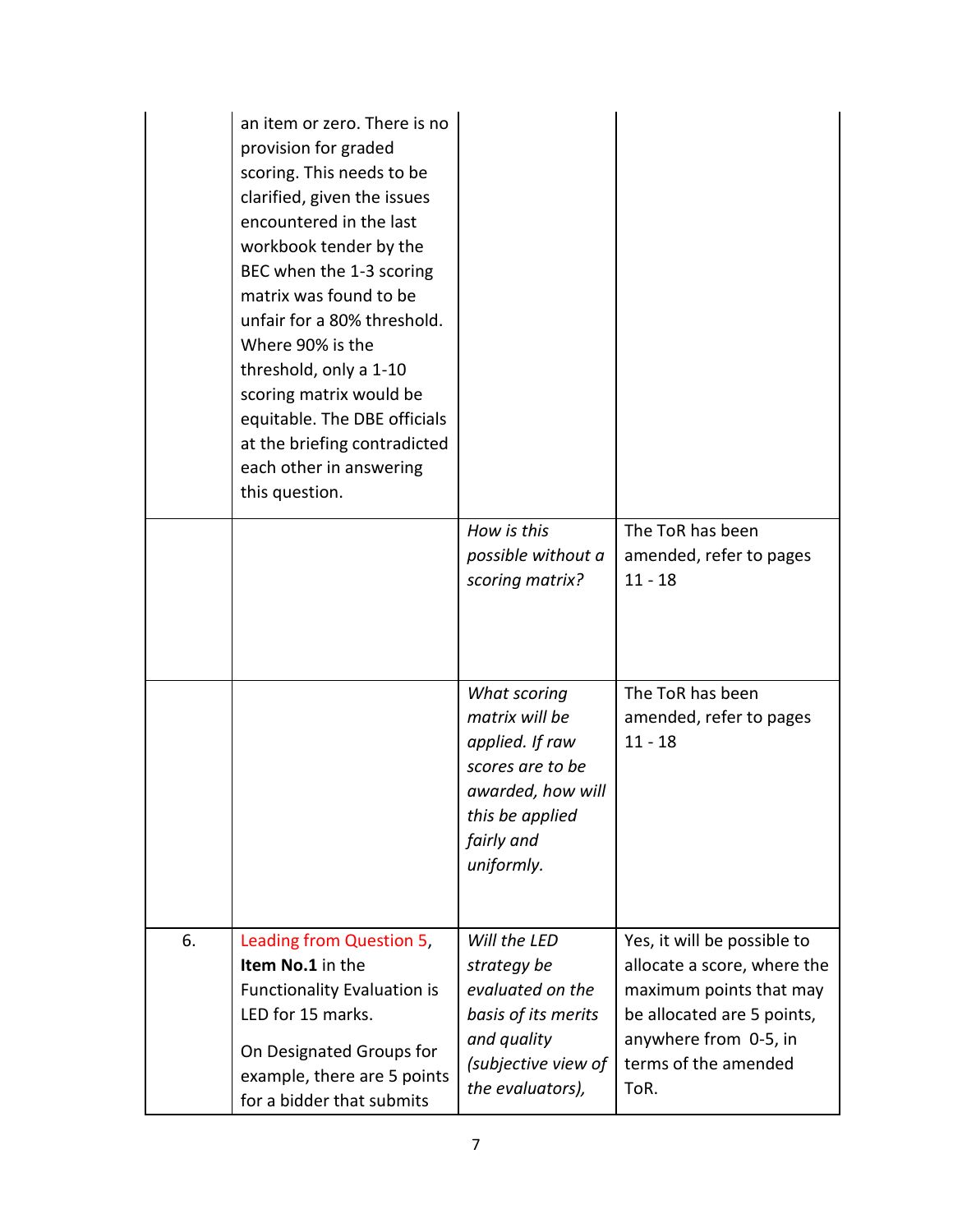| "an LED strategy that<br>demonstrate how<br>designated groups will<br>benefit from the project in<br>more than 1 province" and<br>zero points for a bidder<br>"that does not<br>demonstrate how<br>designated groups will<br>benefit from the project in<br>more than 1 province". | ie. is it possible to<br>score 4, 3, 2 or 1<br>points for a partial<br>demonstration of<br>benefit, where the<br>evaluators are not<br>completely<br>satisfied?                                                                                                                                                                                                                             |                                                                                                                                                                                                                                      |
|------------------------------------------------------------------------------------------------------------------------------------------------------------------------------------------------------------------------------------------------------------------------------------|---------------------------------------------------------------------------------------------------------------------------------------------------------------------------------------------------------------------------------------------------------------------------------------------------------------------------------------------------------------------------------------------|--------------------------------------------------------------------------------------------------------------------------------------------------------------------------------------------------------------------------------------|
|                                                                                                                                                                                                                                                                                    | If the benefits are<br>demonstrated for<br>say 3 provinces,<br>as opposed to all<br>9 provinces, will<br>that still score 5<br>points or a pro<br>rata proportion?<br>If there is a<br>demonstration of<br>a benefit in more<br>than 1 province,<br>even if the benefit<br>is minimal, will<br>the bidder score<br>full marks-on the<br>basis the marking<br>is binary $(5 \text{ or } 0)?$ | The ToR, page 11 has now<br>been changed from "more<br>than one province" to "in all<br>provinces" to be in line with<br>paragraph 6.2 of the<br>mandatory requirements.<br>The ToR has been<br>amended, refer to pages<br>$11 - 18$ |
|                                                                                                                                                                                                                                                                                    | Do the answers to<br>the aforegoing<br>sub-questions<br>apply equally to<br>the principles<br>applicable to the<br>marking of Item 2<br>(Experience and<br>reference letters);<br>Item 3 (Artwork,                                                                                                                                                                                          | All the criteria will be<br>assessed as set out in the<br>amended ToR.                                                                                                                                                               |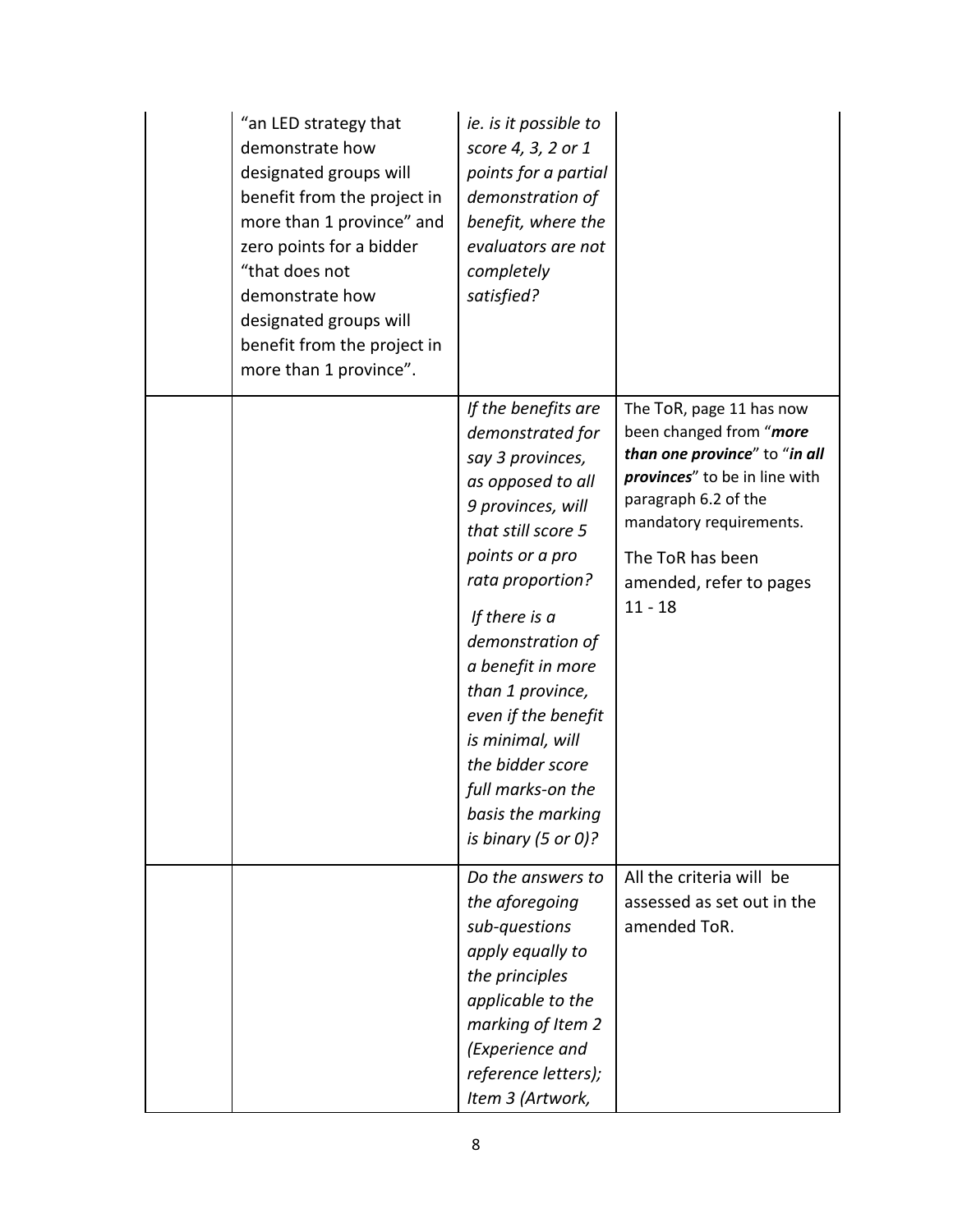|    |                                                                                                                                                                                                                                         | Printing, die<br>cutting and<br>binding); Item 4<br>(Labour Capacity);<br>Item 5 (Fleet<br>availability); and<br>Item 6<br>(Warehousing)?                                                                                                                                                                                                                                                                                                                                                                                                                                                            |                                                                                                                                                                                                         |
|----|-----------------------------------------------------------------------------------------------------------------------------------------------------------------------------------------------------------------------------------------|------------------------------------------------------------------------------------------------------------------------------------------------------------------------------------------------------------------------------------------------------------------------------------------------------------------------------------------------------------------------------------------------------------------------------------------------------------------------------------------------------------------------------------------------------------------------------------------------------|---------------------------------------------------------------------------------------------------------------------------------------------------------------------------------------------------------|
| 7. | Leading from Question 5,<br>Item No 7 (Project Plan)<br>for 15 points must clearly<br>detail the process of<br>printing, storage,<br>packaging and distribution<br>of workbooks including<br>milestones, deliverables<br>and timeframes | Will a bidders<br>Project Plan be<br>subject to a<br>quality review, or<br>will it be accepted<br>by the evaluators<br>at face value?<br>Will a Project Plan<br>be able to score<br>14/15 or 1/15 or<br>an in-between<br>score, or is it a<br>binary outcome,<br>i.e. either 15<br>marks or zero<br>marks"<br>If the latter<br>applies, will a<br>Project Plan be<br>rejected in its<br>entirety if the<br>evaluators are<br>dissatisfied with<br>only one or other<br>minor aspect,<br>such as<br>milestones,<br>thereby resulting<br>in the complete<br>disqualification of<br>the bid (because it | The Project Plan will be<br>subjected to a quality review<br>and a qualitative assessment<br>will be done in this regard.<br>Assessment. As stated on<br>pages $11 - 18$ , the TOR has<br>been revised. |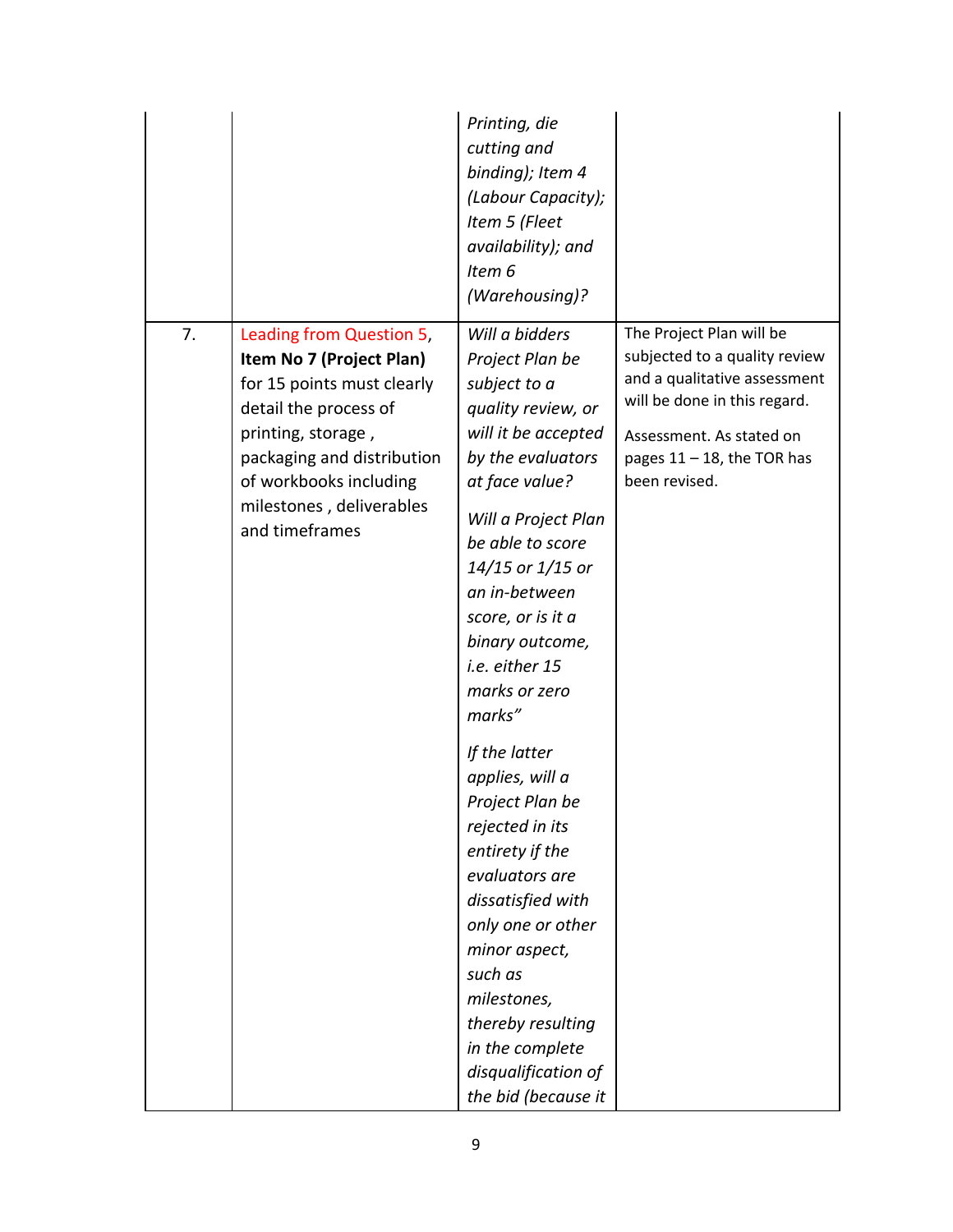|    |                                | will not be<br>possible to score<br>90)?                                                                                                                                                                                                                                                                                                                                                                                                                                                                                                                           |                                                                                                                                  |
|----|--------------------------------|--------------------------------------------------------------------------------------------------------------------------------------------------------------------------------------------------------------------------------------------------------------------------------------------------------------------------------------------------------------------------------------------------------------------------------------------------------------------------------------------------------------------------------------------------------------------|----------------------------------------------------------------------------------------------------------------------------------|
|    |                                | If there is a<br>qualitative<br>assessment of this<br>item, why is there<br>no scoring matrix?                                                                                                                                                                                                                                                                                                                                                                                                                                                                     | The criteria has been<br>amended and a qualitative<br>assessment will be done in<br>this regard.                                 |
|    |                                | Will a bidder's<br>strategy be stress<br>tested and<br>evaluated<br>qualitatively by<br>the evaluators?<br>Will it be marked<br>on a graded basis<br>ie between 1 and<br>10, or marked at<br>either 10 or zero?<br>If the evaluators<br>feel a minor risk<br>has been missed<br>or an inadequate<br>strategy is<br>proposed, will the<br>item score zero-<br>for example the<br>risk of a chalk<br>down strike is<br>overlooked, and<br>no strategy is<br>proposed and the<br>evaluators feel<br>this is important,<br>will this result in a<br>loss of 10 points? | Yes, a qualitative assessment<br>will be done and the score<br>will therefore be allocated<br>from anywhere between 0<br>and 10. |
| 8. | Leading from Question 5,       |                                                                                                                                                                                                                                                                                                                                                                                                                                                                                                                                                                    | The criteria has been                                                                                                            |
|    | <b>Item 8 (Risk Management</b> |                                                                                                                                                                                                                                                                                                                                                                                                                                                                                                                                                                    | amended and a qualitative                                                                                                        |
|    | Strategy) for 10 points,       |                                                                                                                                                                                                                                                                                                                                                                                                                                                                                                                                                                    |                                                                                                                                  |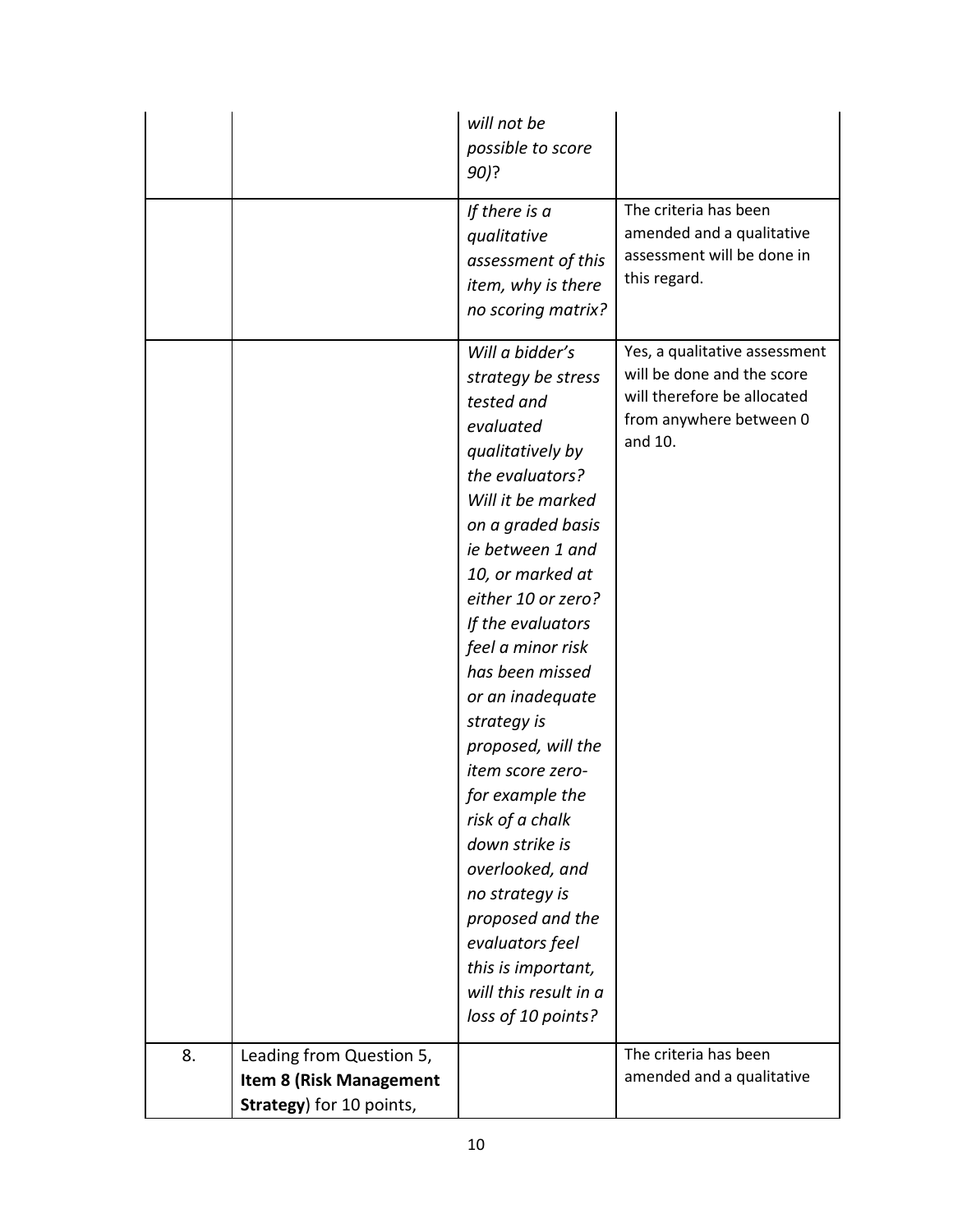|     | must submit a<br>comprehensive risk<br>management strategy and<br>each risk must be<br>accompanied by a<br>mitigating strategy. Zero<br>points are scored if the<br>strategy is not associated<br>with the project or each<br>risk is not accompanied by<br>a mitigating strategy |                                                                                                                                                                                                | assessment will be done in<br>this regard.                                                                                                                                                                                                                                                                                                                                                                |
|-----|-----------------------------------------------------------------------------------------------------------------------------------------------------------------------------------------------------------------------------------------------------------------------------------|------------------------------------------------------------------------------------------------------------------------------------------------------------------------------------------------|-----------------------------------------------------------------------------------------------------------------------------------------------------------------------------------------------------------------------------------------------------------------------------------------------------------------------------------------------------------------------------------------------------------|
| 9.  | ToR-Para 5                                                                                                                                                                                                                                                                        | Given the<br>existence of a<br>prescribed pricing<br>schedule-<br>Annexure B- does<br>SBD3.1 as referred<br>to in ToR-Para 5<br>still apply- please<br>confirm as per the<br>briefing session? | The pricing schedule should<br>be in accordance to annexure<br>The SBD 3.1 has been<br>В.<br>taken out of other SBD forms<br>that should be completed.<br>The forms to be completed<br>are SBD1, SBD4, SBD6.1, SBD8<br>SBD9.<br>Bidders must<br>and<br>complete<br>the<br>documents<br>uploaded / published with the<br>tender documents and not<br>present any other SBD forms<br>e.g generic SBD forms. |
| 10. | ToR Item 6. Page 17 of 23                                                                                                                                                                                                                                                         | <b>Warehouse- Must</b><br>the 30 000m/2<br>warehouse be one<br>building or can it<br>be two contiguous<br>buildings adding<br>up to 30 000 m/2<br>in aggregate?                                | The warehouse must be<br>situated in one building.<br>The picking and packing<br>must take place at one<br>centralised place.                                                                                                                                                                                                                                                                             |
| 11. | ToR Item 6. Page 17 of 23                                                                                                                                                                                                                                                         | Does the term of<br>the contract run<br>for three years or<br>five years?<br>Where<br>contractual proof<br>is required, ie for                                                                 | The contract will be for a<br>period of 3 years and the<br>proof required is therefore<br>for a period of 3 years.                                                                                                                                                                                                                                                                                        |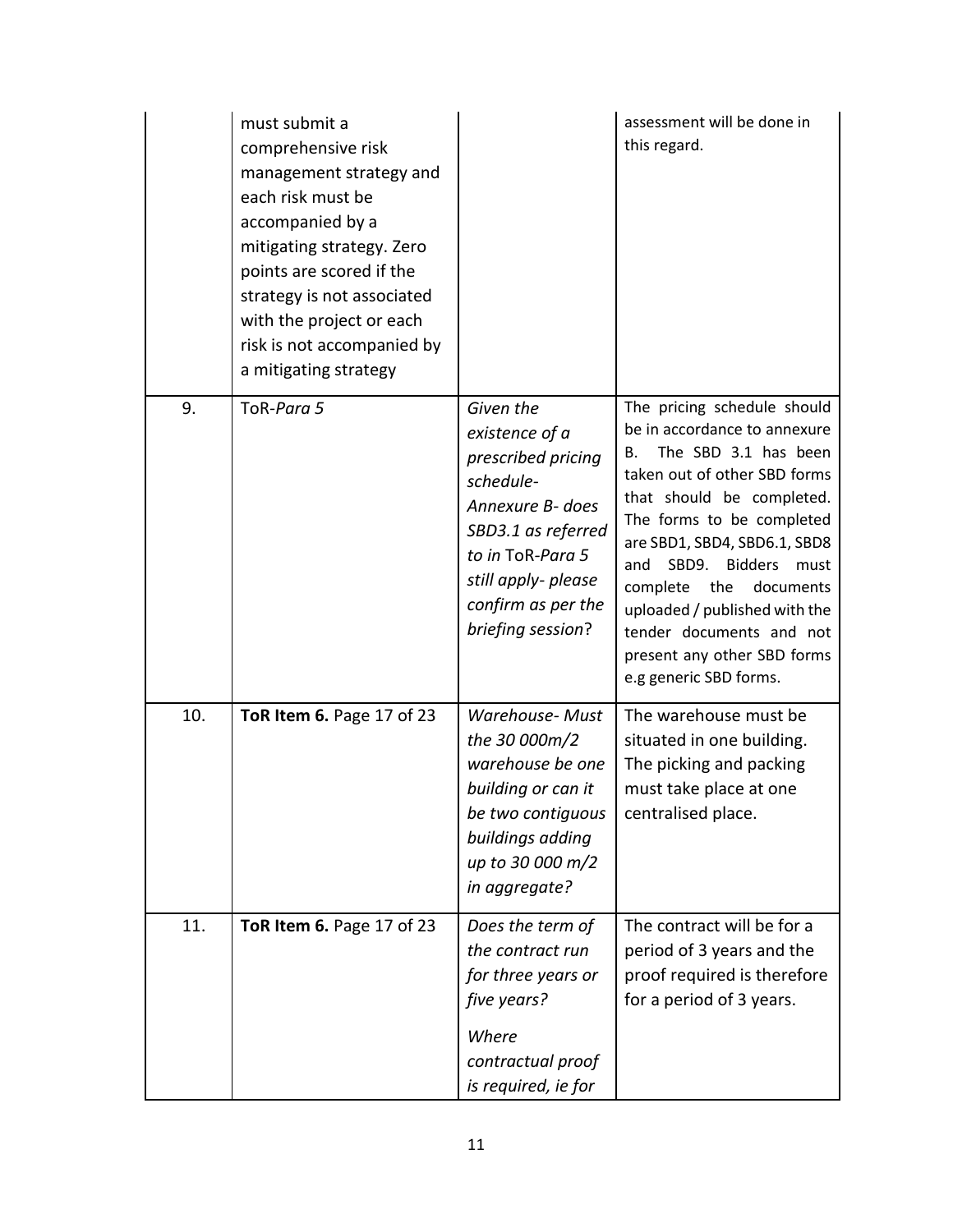|       |                       | warehouse leases,<br>must this be for<br>the three year<br>guaranteed<br>period only or also<br>for the possible 2<br>year option<br>period?                           |                                                                                                                                                                                 |
|-------|-----------------------|------------------------------------------------------------------------------------------------------------------------------------------------------------------------|---------------------------------------------------------------------------------------------------------------------------------------------------------------------------------|
|       |                       | <b>MANDATORY REQUIREMENTS</b>                                                                                                                                          |                                                                                                                                                                                 |
| 12.   | General               | Is substantial<br>compliance<br>sufficient for all<br>the items-except<br>for warehouse<br>and paper stock<br>where there must<br>be 100%<br>compliance?               | All mandatory<br>requirements must be<br>complied with in full.                                                                                                                 |
| 12.2. | Item 6.2 LED strategy | What does it<br>mean that signed<br>agreements in the<br>case of sub-<br>contracting must<br>be included, which<br>agreements must<br>outline roles of<br>parties etc? | Where the bidder is<br>subcontracting, these<br>contracts or agreements<br>must be submitted. The<br>details are outlined in<br>paragraph 6.2 of the<br>mandatory requirements. |
|       |                       | Must all<br>agreements be<br>finalized in<br>advance if the<br>strategy is to<br>outsource LED,<br>even if the bidder<br>commits to this in<br>the bid?                | Yes, where the bidder is<br>subcontracting, the<br>agreements or contracts<br>must be submitted.                                                                                |
|       |                       | Is it possible to<br>sign agreements if                                                                                                                                | The agreements or<br>contracts are required only                                                                                                                                |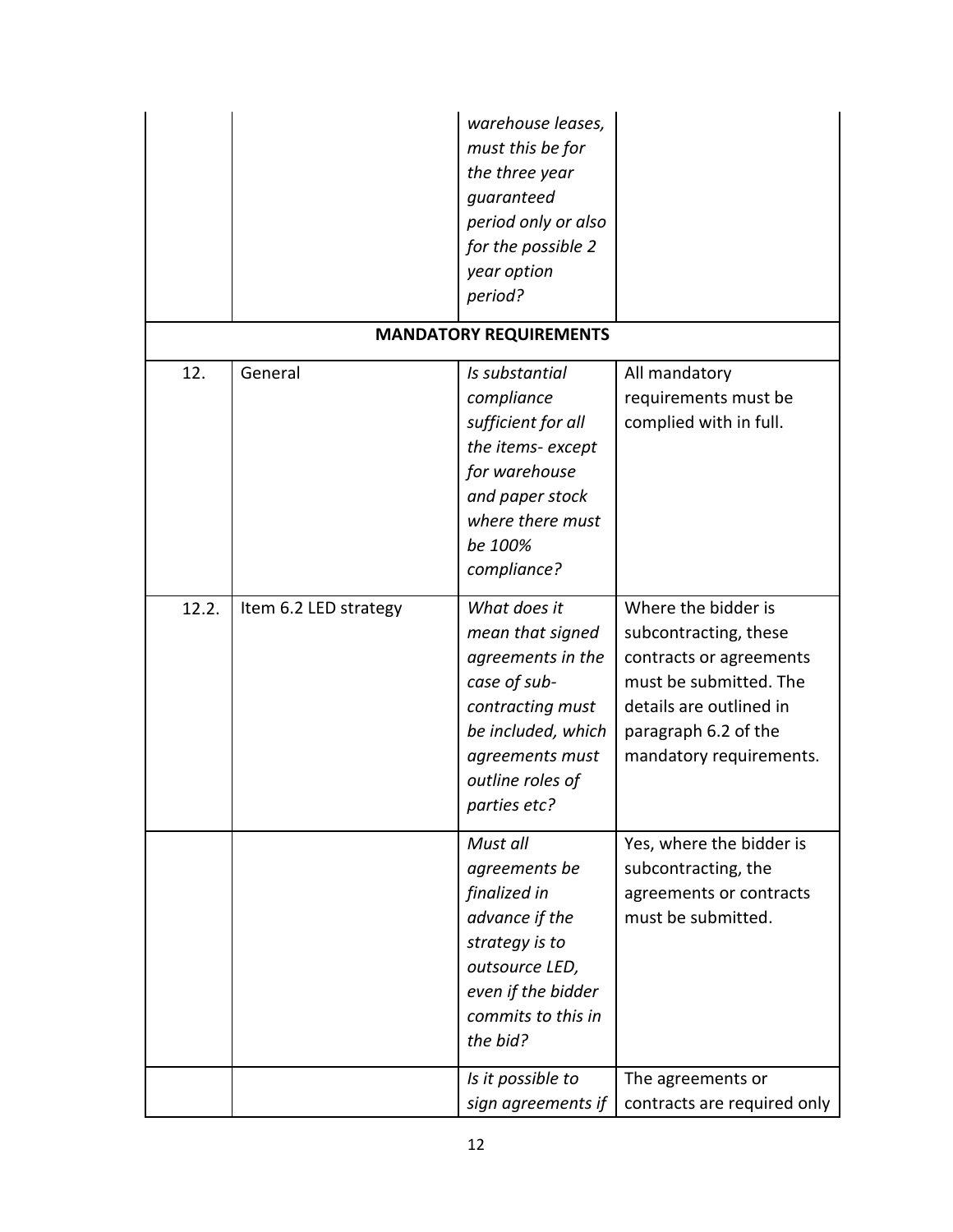| the community<br>beneficiaries and<br><b>SMMEs and youth</b><br>and disabled<br>people are not yet<br><i>identified?</i>                                                                    | in the instance of<br>subcontracting.                                                                                                                                                                                                          |
|---------------------------------------------------------------------------------------------------------------------------------------------------------------------------------------------|------------------------------------------------------------------------------------------------------------------------------------------------------------------------------------------------------------------------------------------------|
| What must a<br>bidder do if the<br>two weeks<br>window till bid<br>submission is<br>insufficient time<br>to identify specific<br>beneficiary<br>organisations and<br>conclude<br>contracts? | Where the bidder is<br>subcontracting, these<br>contracts or agreements<br>must be submitted. The<br>details are outlined in<br>paragraph 6.2 of the<br>mandatory requirements.                                                                |
| Will the contracts<br>be evaluated, and<br>if so, on what<br>basis?                                                                                                                         | Where the bidder is<br>subcontracting, these<br>contracts or agreements<br>must be submitted. The<br>details of these contract<br>must be outlined as<br>explained in paragraph 6.2<br>and will be assessed for<br><b>BB-BEE requirements.</b> |
| How can a new<br>bidder implement<br>this requirement<br>in advance if it<br>has not yet won<br>the bid?                                                                                    | Where the bidder is<br>subcontracting, these<br>contracts or agreements<br>must be submitted. The<br>details of these contract<br>must be outlined as<br>explained in paragraph<br>6.2.<br>These contracts can of                              |
|                                                                                                                                                                                             | course be entered into on<br>the basis that it will only<br>be binding and effective                                                                                                                                                           |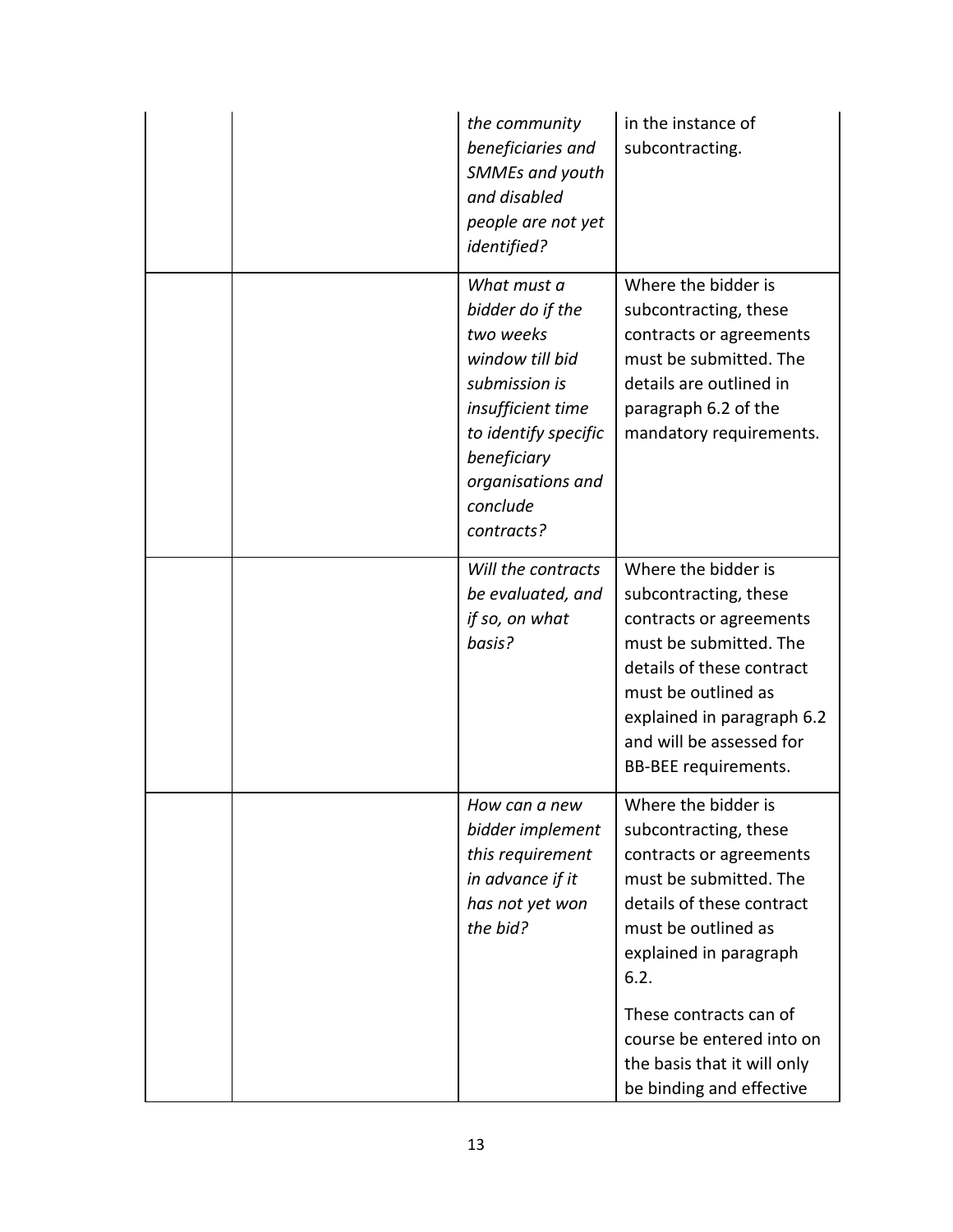|       |                                                                    |                                                                                                                                                                                                                                                                                                                       | should the bidder be<br>awarded the bid.                                                                                                                                                                                                                                                                                                                                                                                                                                                                                                                                      |
|-------|--------------------------------------------------------------------|-----------------------------------------------------------------------------------------------------------------------------------------------------------------------------------------------------------------------------------------------------------------------------------------------------------------------|-------------------------------------------------------------------------------------------------------------------------------------------------------------------------------------------------------------------------------------------------------------------------------------------------------------------------------------------------------------------------------------------------------------------------------------------------------------------------------------------------------------------------------------------------------------------------------|
| 12.3. | Item 6.3- References from<br>clients in relation to the<br>project | Only the<br>incumbent has the<br>ability to get<br>client references<br>from the DBE and<br>different<br>provinces in<br>relation to the<br>project, as that<br>term is used per 1<br>above, so how can<br>new bidders get<br>references for the<br>project when they<br>have not been<br>involved in the<br>project? | It is evident that the<br>projects referred to herein,<br>refer to any project in<br>which the bidder has been<br>involved, which<br>constitutes relevant<br>experience as set out in<br>the ToR. It is not only the<br>project for the printing,<br>storage, packing and<br>distribution of the<br>workbooks. These<br>reference letters should be<br>from the clients where the<br>bidder has done projects<br>either in<br>printing/storage/packaging<br>and distribution / a<br>combination. Evaluation<br>criteria no 2 is further<br>providing clarity on this<br>item. |
|       |                                                                    | Will the<br>incumbent get<br>credit for 1<br>reference for the<br>project from the<br>DBE or a credit for<br>each province?                                                                                                                                                                                           | If the incumbent service<br>provider requests a<br>reference letter the DBE<br>will only provide one letter<br>which will be one<br>reference only.                                                                                                                                                                                                                                                                                                                                                                                                                           |
|       |                                                                    | If the meaning of<br>project in this<br>item is different<br>from the rest of<br>the documents,<br>can the DBE                                                                                                                                                                                                        | These reference letters<br>should be from the clients<br>where the bidder has done<br>projects either in<br>printing/storage/packaging<br>and distribution / a<br>combination. Evaluation<br>criteria no 2 is further                                                                                                                                                                                                                                                                                                                                                         |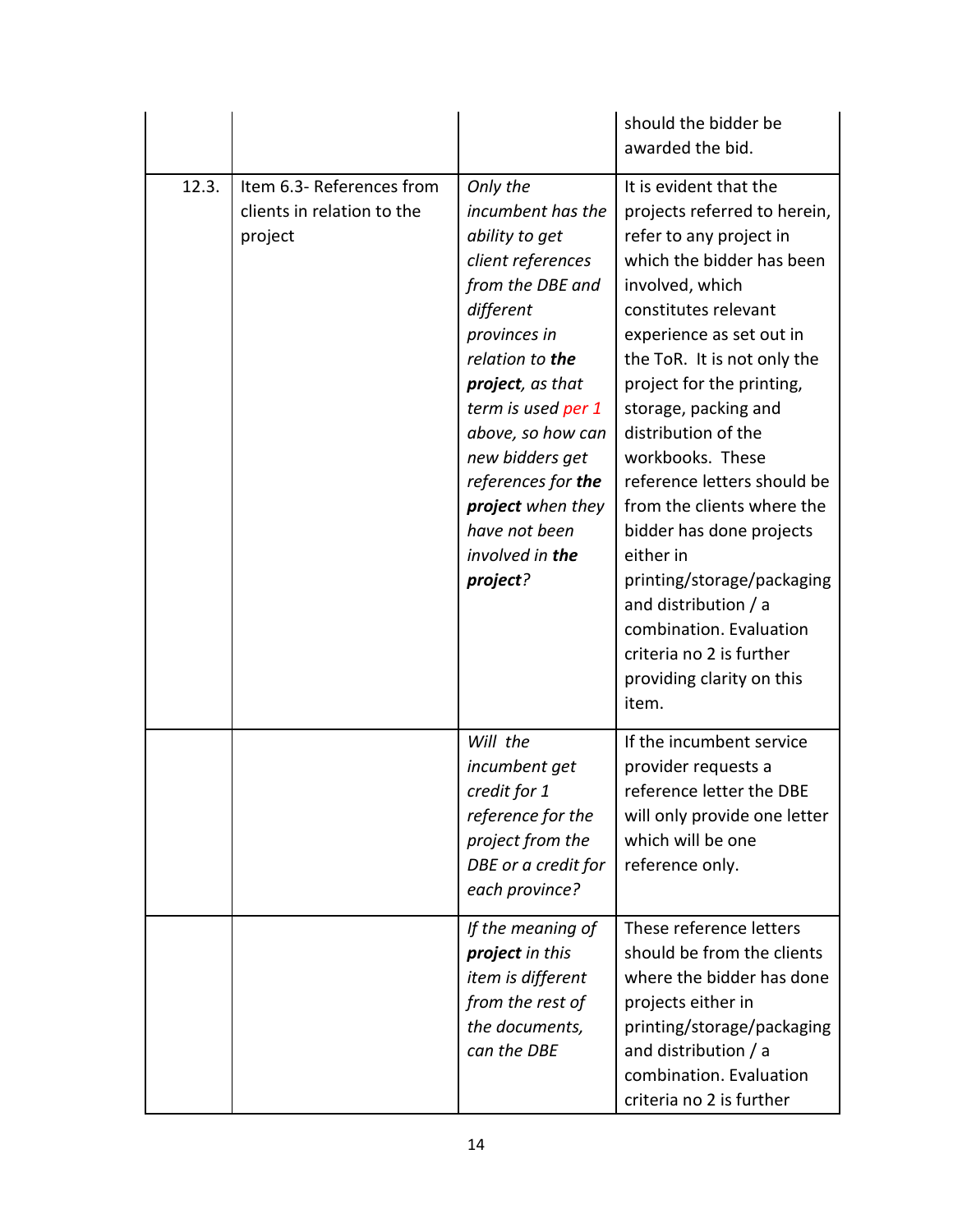|       |                        | clarify what is<br>meant.                                                                                                                                                                                                  | providing clarity on this<br>item.                                                                                                                                                                |
|-------|------------------------|----------------------------------------------------------------------------------------------------------------------------------------------------------------------------------------------------------------------------|---------------------------------------------------------------------------------------------------------------------------------------------------------------------------------------------------|
|       |                        | Does the DBE<br>intend that client<br>of bidders must<br>provide<br>confidential<br>information of<br>their commercial<br>contracts with<br>bidders relating to<br>pricing, volumes<br>and components<br>of the contracts? | Yes, as set out in the<br>amended ToR. Bid<br>documents are treated as<br>confidential and DBE will<br>take the necessary steps to<br>protect the information<br>contained in these<br>documents. |
|       |                        | If reference letters<br>are old- (say 4<br>years and ten<br>months)- but the<br>client is no longer<br>in existence or<br>cannot be<br>contacted, what<br>should happen in<br>this event?                                  | Failure to submit a<br>reference letter will result<br>in that the bid cannot be<br>considered during the<br>evaluation process.<br>Reference is made to<br>paragraph 6.3 of the<br>amended ToR.  |
|       |                        | Who will contact<br>the clients of<br>bidders and how<br>will such contacts<br>be recorded and<br>evaluated?                                                                                                               | The DBE will conduct its<br>own due diligence and<br>enquiries, and the<br>assessment will be done<br>on the basis of the<br>information collected.                                               |
|       |                        | How must the<br>work done for a<br>client by a bidder<br>a long time ago<br>be audited by an<br>external auditor?                                                                                                          | The Auditor will have to<br>confirm on the basis of the<br>information and<br>documentation presented<br>by the bidder.                                                                           |
| 12.4. | Item 6.4- Project Plan | Why is this a<br>mandatory                                                                                                                                                                                                 | The bidder must submit a<br>Project Plan as part of                                                                                                                                               |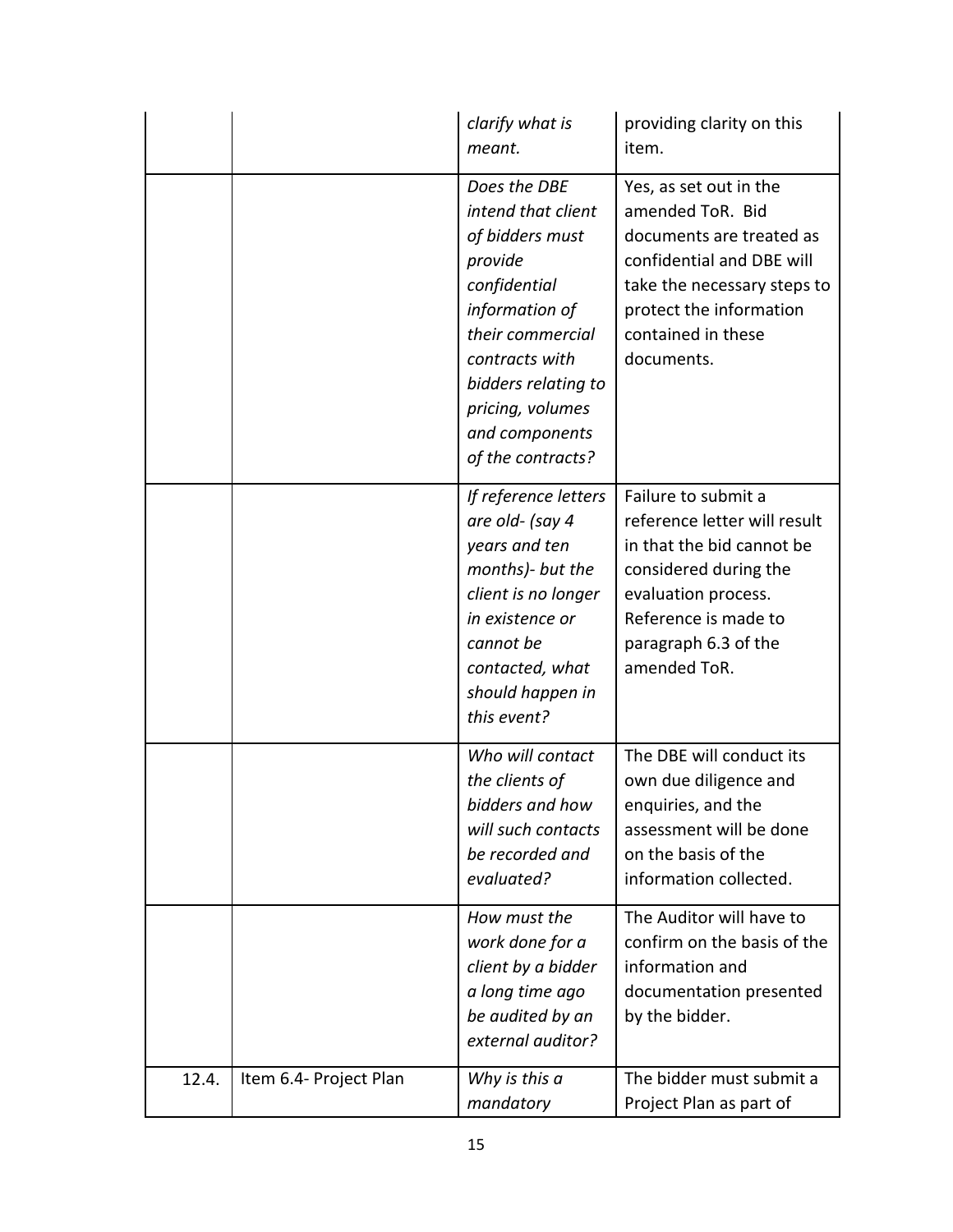|       |                     | requirement when<br>it is also part of<br>the functionality<br>evaluation for 15<br>points?                                                                                            | mandatory requirements<br>and the Project plan will<br>be evaluated during the<br>functionality evaluation<br>phase.                                                                                                                           |
|-------|---------------------|----------------------------------------------------------------------------------------------------------------------------------------------------------------------------------------|------------------------------------------------------------------------------------------------------------------------------------------------------------------------------------------------------------------------------------------------|
|       |                     | Who will<br>determine<br>whether the<br>Project Plan is<br>compliant for the<br>purpose of<br>meeting the<br>mandatory<br>requirement and<br>what criteria will<br>be used?            | To comply with the<br>mandatory requirements,<br>the Project plan must be<br>submitted.<br>The plan will thereafter be<br>evaluated for functionality<br>during the functionality<br>evaluation stage.                                         |
| 12.5. | Item 6.5- Warehouse | Where the bidder<br>is not the<br>incumbent, is it<br>expected by the<br><b>DBE</b> that there<br>must be a binding<br>agreement, even<br>if the bidder has<br>not yet won the<br>bid? | Paragraph 6.5 of the<br>amended ToR provides for<br>different options to<br>comply with the<br>requirement. A contract<br>for the warehouse can<br>always be entered into<br>subject thereto that the<br>bidder is successful with its<br>bid. |
|       |                     | Is the duration of<br>the contract for<br>three years or<br>three years plus<br>the two years<br>option period?                                                                        | The duration of the<br>contract is 3 years                                                                                                                                                                                                     |
|       |                     | Does the<br>warehouse have<br>to be a single<br>warehouse or can<br>it be two                                                                                                          | The warehouse must be a<br>single warehouse.                                                                                                                                                                                                   |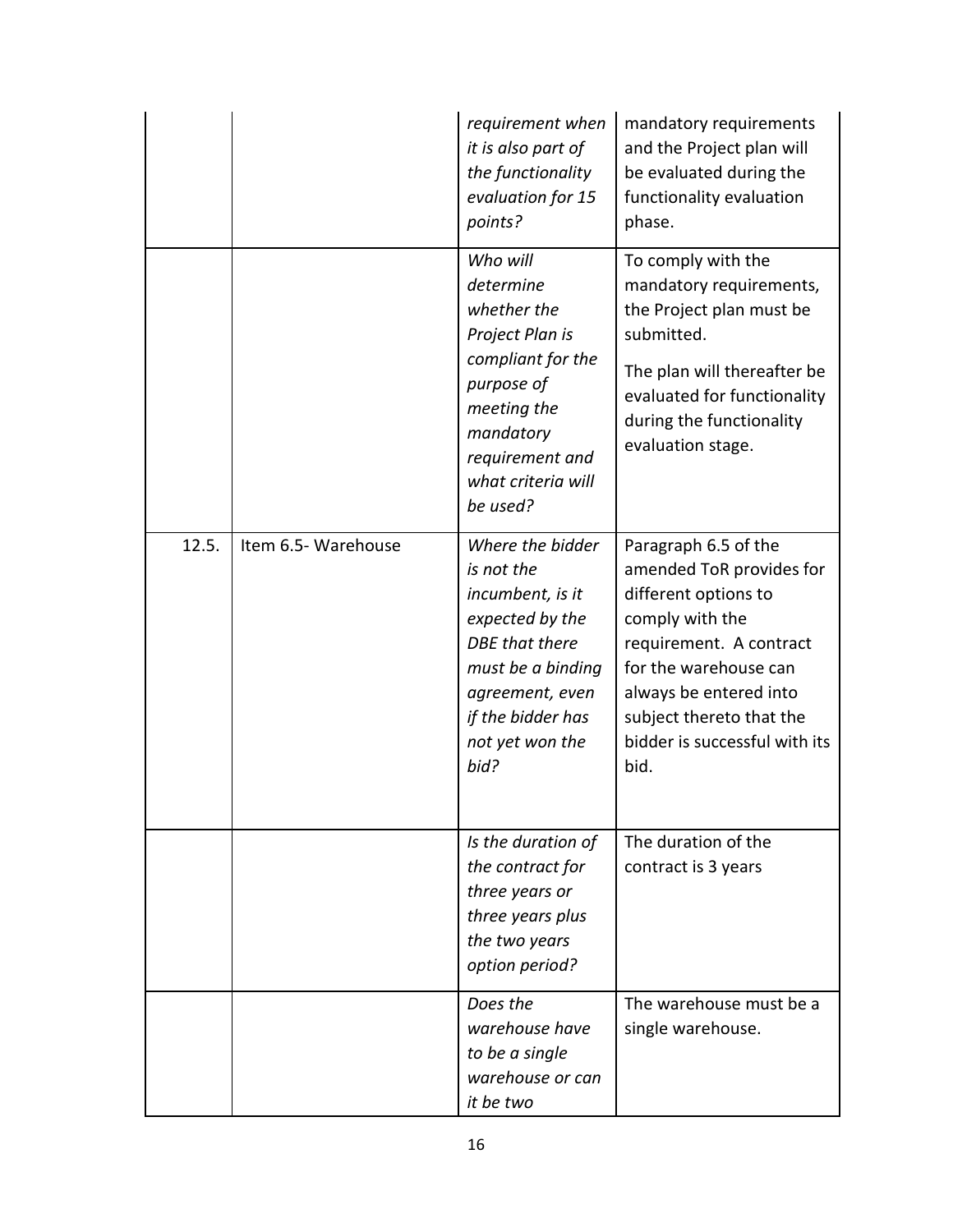|       |                                                                 | warehouses with<br>a combined space<br>of 30 000 m/2?                                                                                                                                                                                                                                       |                                                                                                                                                                                                        |
|-------|-----------------------------------------------------------------|---------------------------------------------------------------------------------------------------------------------------------------------------------------------------------------------------------------------------------------------------------------------------------------------|--------------------------------------------------------------------------------------------------------------------------------------------------------------------------------------------------------|
|       |                                                                 | What warehouse<br>equipment must<br>be in the<br>provincial<br>warehouse, if the<br>project plan is<br>that picking,<br>packing and<br>sorting only<br>occurs at the<br>central warehouse<br>and the provincial<br>warehouses only<br>dispatch pallets<br>and complete<br>orders by school? | This is not specified as part<br>of the mandatory<br>requirements, but it will be<br>evaluated in terms of<br>paragraph 6(c) of the<br>evaluation criteria as<br>contained in the amended<br>ToR.      |
| 12.6. | Item 6.6-Occupational<br>Health and Safety ("OHS")<br>documents | What OHS<br>documents<br>specifically are<br>required?                                                                                                                                                                                                                                      | As is set out in the relevant<br>OHS legislation.                                                                                                                                                      |
|       |                                                                 | What relevant<br>authorities are<br>referred to?                                                                                                                                                                                                                                            | As is set out in the relevant<br>OHS legislation.                                                                                                                                                      |
|       |                                                                 | What steps must<br>be taken in<br>respect of as yet<br>unidentified<br>facilities which<br>new bidders may<br>require?                                                                                                                                                                      | It is required that at the<br>time when the bid is<br>submitted that the<br>facilities must be in place,<br>and the lessor / owner<br>must provide these<br>documents to the bidder<br>for submission. |
|       |                                                                 | Why does the DBE<br>consider it<br>necessary to<br>enforce the                                                                                                                                                                                                                              | Firstly, to ensure<br>compliance with the                                                                                                                                                              |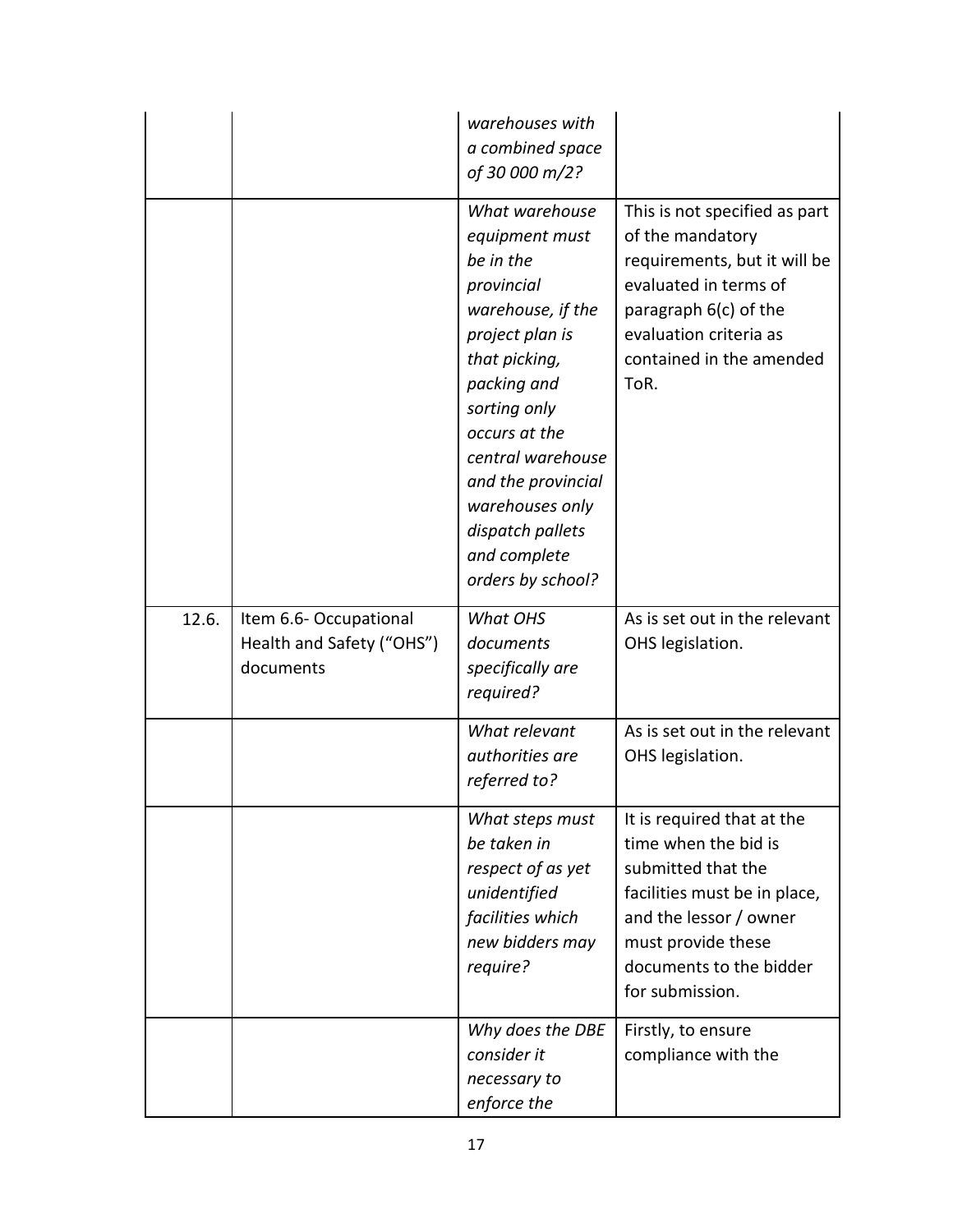|       |                                 | generally<br>applicable laws of<br>South Africa, such<br>as OHS, as a<br>mandatory tender<br>requirement?                                           | applicable laws of South<br>Africa.<br>Secondly, if the bidder<br>does not comply with the<br>necessary safety standards<br>it may impact upon the<br>ability to do the work, and<br>thereby jeopardise the<br>project. |
|-------|---------------------------------|-----------------------------------------------------------------------------------------------------------------------------------------------------|-------------------------------------------------------------------------------------------------------------------------------------------------------------------------------------------------------------------------|
| 12.7. | Item 6.7- Proof of<br>Insurance | What additional<br>risks must be<br>covered if a bidder<br>already has<br>comprehensive<br>business<br>insurance?                                   | Paragraph 6.7 requires<br>bidders to submit proof of<br>insurance for printing,<br>storing, packaging and<br>distribution of the<br>workbooks.                                                                          |
|       |                                 | What criteria will<br>be applied in<br>assessing<br>insurance cover?                                                                                | This is part of the<br>mandatory requirements<br>and, if not submitted the<br>bidder will be disqualified.<br>A bidder either has or does<br>not have the insurance.                                                    |
|       |                                 | <b>The General</b><br>Terms of contract<br>require the goods<br>to be insured until<br>delivery- is Goods<br>in Transit<br>insurance<br>sufficient? | No. Paragraph 6.7<br>amended ToR requires<br>bidders to submit proof of<br>insurance for the printing,<br>storage, packaging and<br>distribution of the<br>workbooks.                                                   |
|       |                                 | Why is this a<br>mandatory<br>requirement for<br>bidders that have<br>not yet been<br>awarded the<br>tender and can it<br>be put in place as        | Paragraph 6.7 of the<br>amended ToR states that a<br>letter of intent will suffice.                                                                                                                                     |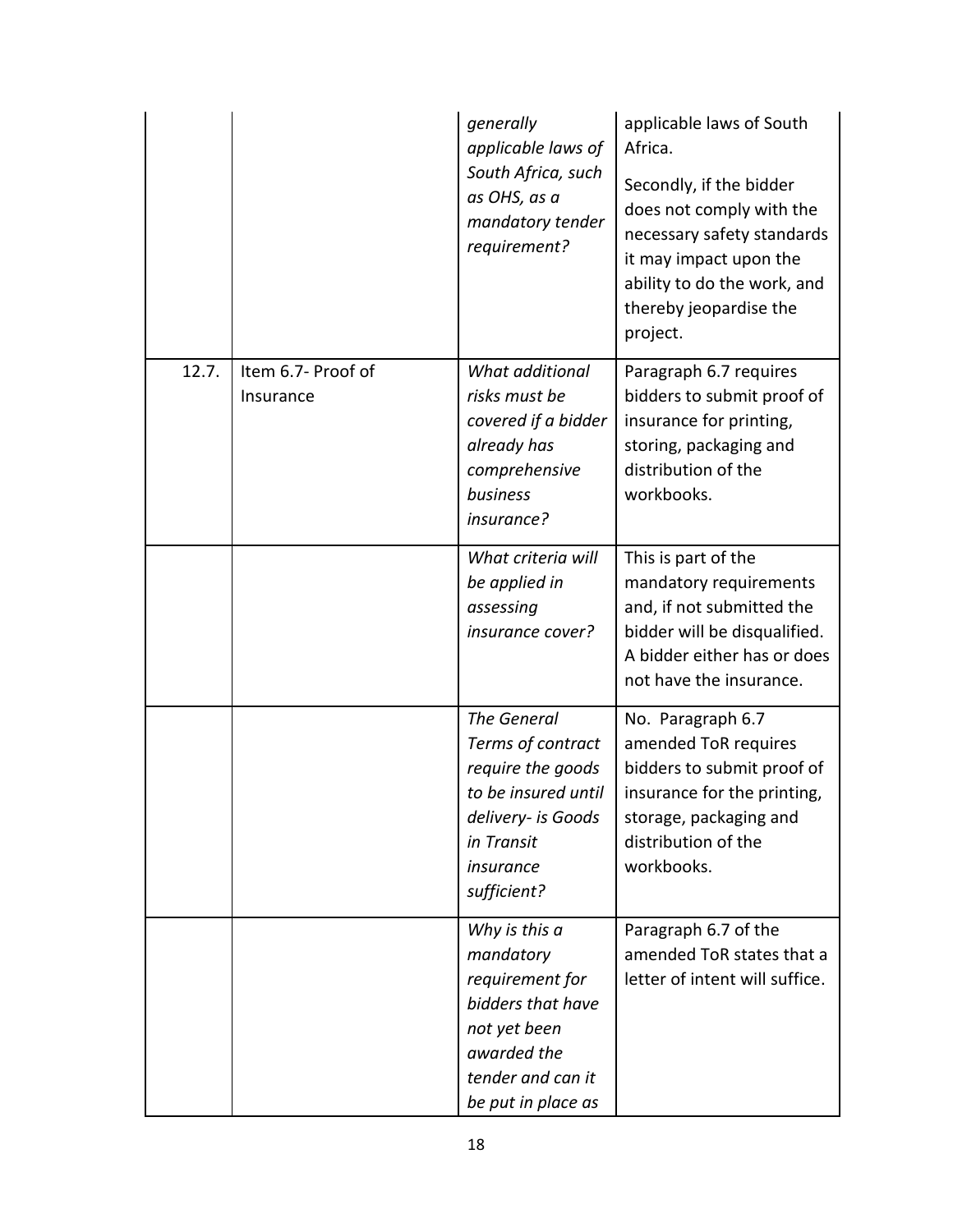|       |                                                   | a condition of<br>contract?                                                                                                                                                                                                                                                                                  |                                                                                                                                                                                           |
|-------|---------------------------------------------------|--------------------------------------------------------------------------------------------------------------------------------------------------------------------------------------------------------------------------------------------------------------------------------------------------------------|-------------------------------------------------------------------------------------------------------------------------------------------------------------------------------------------|
| 12.8. | Item 6.9 - Fleet of vehicles                      | Where it is<br>impractical to<br>supply proof of<br>ownership and<br>RWC in respect of<br>vehicles used in<br>owner driver<br>schemes for last<br>mile delivery, can<br>a general<br>undertaking be<br>given to employ<br>only owner-<br>drivers with valid<br>driver's licenses<br>and vehicle<br>licenses? | No, paragraph 6.9 is<br>mandatory and the failure<br>to comply therewith will<br>lead to disqualification.                                                                                |
|       |                                                   | Will fleet<br>guarantees from<br>nationally<br>established truck<br>rental and<br>logistics entities<br>for unlimited fleet<br>availability be<br>acceptable to<br>comply with<br>functionality<br>thresholds.                                                                                               | No, paragraph 6.9 is<br>mandatory and the failure<br>to comply therewith will<br>lead to disqualification.                                                                                |
| 12.9. | Item 6.10- Unit Price and<br><b>Ceiling Price</b> | Please clarify why<br>specifications per<br>workbook differ<br>from actual<br>paginations on<br>the website?                                                                                                                                                                                                 | The scope of work referred<br>to average number of<br>pages. The bidder is<br>referred to the website<br>links provided for actual<br>number of pages. The bid<br>must be prepared on the |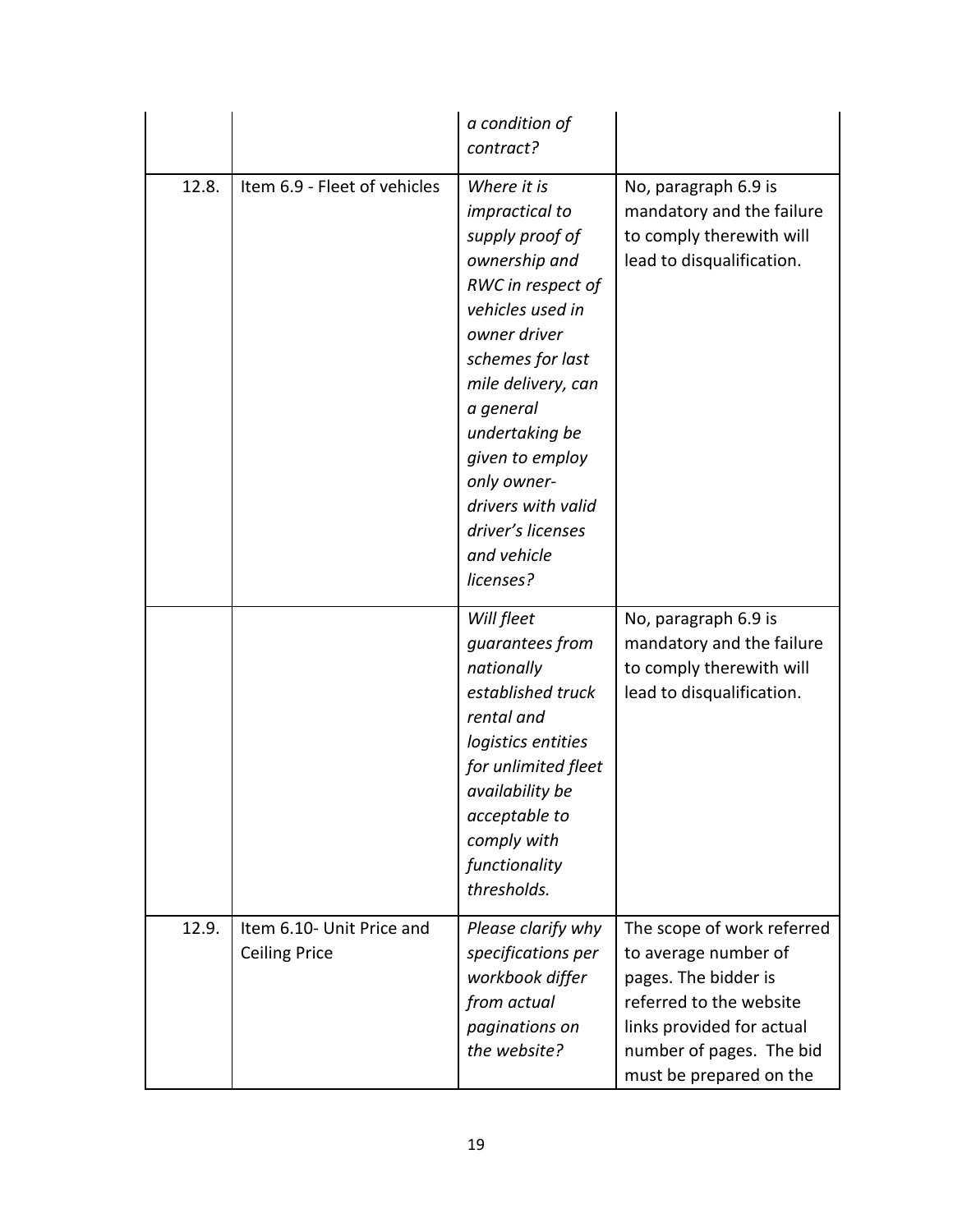|        |                           |                                                                                                                                                                          | basis of the actual pages of<br>the workbooks.                                                                                                                                           |
|--------|---------------------------|--------------------------------------------------------------------------------------------------------------------------------------------------------------------------|------------------------------------------------------------------------------------------------------------------------------------------------------------------------------------------|
| 12.10. | Item 6.12-Sub-contracting | Is there a limit to<br>sub-contracting<br>percentage of any<br>specified tasks.                                                                                          | In terms of Regulation 12<br>of the Preferential<br>Procurement Regulations,<br>R32 of 20 January 2017 a<br>maximum of 25% of the<br>value of the contract may<br>be subcontracted.      |
|        |                           | In the case of<br>owner drivers,<br>can generic sub-<br>contracting be<br>specified, as<br>opposed to<br>identified sub-<br>contractors.                                 | The bidder is referred to<br>Paragraphs 6.2 and 6.12 of<br>the amended ToR, and the<br>sub-contractors must<br>therefore be specified.                                                   |
|        |                           | Why is this a<br>mandatory<br>requirement,<br>given that sub-<br>contracting is<br>optional.                                                                             | Subcontracting is not<br>mandatory. However if the<br>bidder is subcontracting,<br>agreements and contracts<br>must be submitted. The<br>bidder is referred to<br>Paragraph 6.2 and 6.12 |
|        |                           | Does the DBE<br>support sub-<br>contracting with<br><b>SMME</b> printers<br>who attended the<br>briefing session<br>and who feel they<br>are excluded by<br>the process. | The DBE does not support<br>or oppose it. It is for each<br>bidder to decide.                                                                                                            |
|        |                           | How can sub-<br>contractors be<br>sub-contracted                                                                                                                         | Subcontracting<br>arrangements can be<br>entered into on the basis<br>that they will only be<br>binding and effective                                                                    |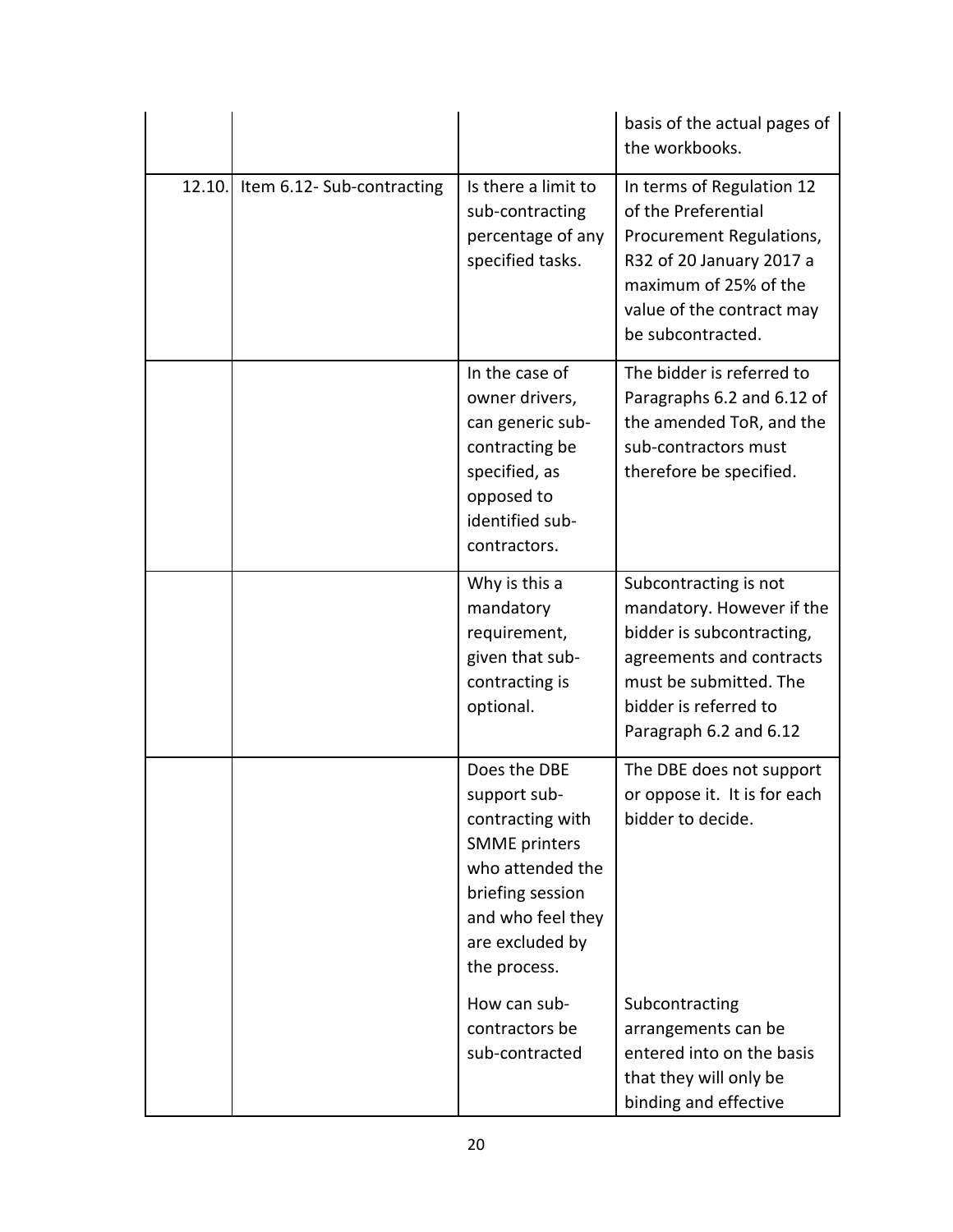|        |                                                      | before the tender<br>is awarded?                                                                                                   | should the bidder be<br>awarded the bid.                                                                                                                                                                                                    |
|--------|------------------------------------------------------|------------------------------------------------------------------------------------------------------------------------------------|---------------------------------------------------------------------------------------------------------------------------------------------------------------------------------------------------------------------------------------------|
| 12.11. | Item 6.13- External auditor<br>letter for references | What is the<br>standard of<br>verification<br>required by an<br>auditor and what<br>verification<br>procedures must<br>be applied? | The Auditor will have to<br>confirm on the basis of the<br>information and<br>documentation presented<br>by the bidder.                                                                                                                     |
| 12.12. | Item 6.14- SLA's for the<br>project                  | The project<br>relates to the DBE<br>workbooks, so<br>how can new<br>bidders comply<br>with this<br>requirement?                   | The project referred to<br>herein, refers to any<br>project in which the bidder<br>has been involved.                                                                                                                                       |
|        |                                                      | Is it sufficient to<br>provide orders<br>only and how will<br>third party<br>confidentiality be<br>protected?                      | It will depend on what the<br>bidder has available, and it<br>is for the bidder to decide.<br>Bid documents are treated<br>as confidential and DBE<br>will take the necessary<br>steps to protect the<br>information on these<br>documents. |
|        |                                                      | How will this<br>criteria be<br>evaluated?                                                                                         | The bidder is referred to<br>the evaluation criteria no 2<br>of the amended ToR.                                                                                                                                                            |
| 12.13. | Item 6.15- Proof of Paper<br>stockpile availability  | Is a written<br>commitment from<br>a major paper<br>supplier to supply<br>paper sufficient?                                        | Yes.                                                                                                                                                                                                                                        |
| 12.14. | Item 6.16- Letter from<br>bank demonstrating         | Is this a form of<br>performance<br>security as                                                                                    | No.                                                                                                                                                                                                                                         |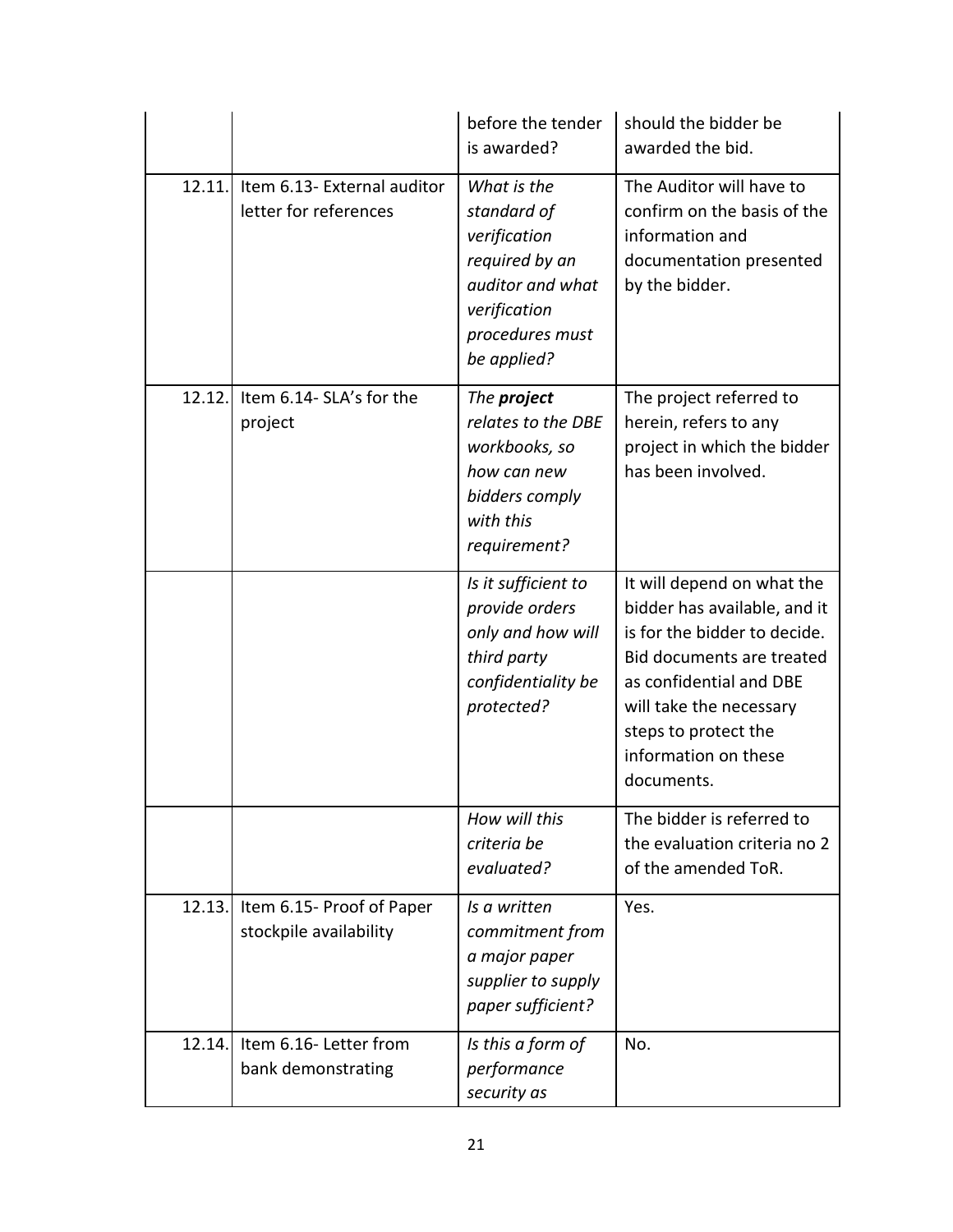| financial viability of 50% of<br>project in year one | covered by the<br>General<br>Conditions of<br>Contract?                                                                                                                                 |                                                                                                                                                                                 |
|------------------------------------------------------|-----------------------------------------------------------------------------------------------------------------------------------------------------------------------------------------|---------------------------------------------------------------------------------------------------------------------------------------------------------------------------------|
|                                                      | If this is<br>performance<br>security, can the<br>DBE stipulate a<br>value as a<br>separate term?                                                                                       | Not applicable.                                                                                                                                                                 |
|                                                      | What does<br>"demonstration of<br>financial viability"<br>mean-does this<br>relate to the<br>viability of the<br>bidder or viability<br>of the <b>project</b> ?                         | It is the financial viability<br>of the bidder.                                                                                                                                 |
|                                                      | Demonstration of<br>financial viability<br>is not the same as<br>guaranteeing a<br>financial<br>commitment.<br>How can a bank<br>demonstrate the<br>viability of 50% of<br>the project? | It is required of the bidder<br>to set out the estimated<br>total expenditure for year<br>1, and then furnish proof<br>of funds or access to funds<br>for at least 50% thereof. |
|                                                      | If the project must<br>be viable, is it the<br><b>DBE</b> intention that<br>the bidder must<br>build in a<br>sufficient profit<br>margin by                                             | Of course the project must<br>be viable, otherwise the<br>successful bidder will not<br>be able to comply with its<br>obligations for the<br>duration of the contract.          |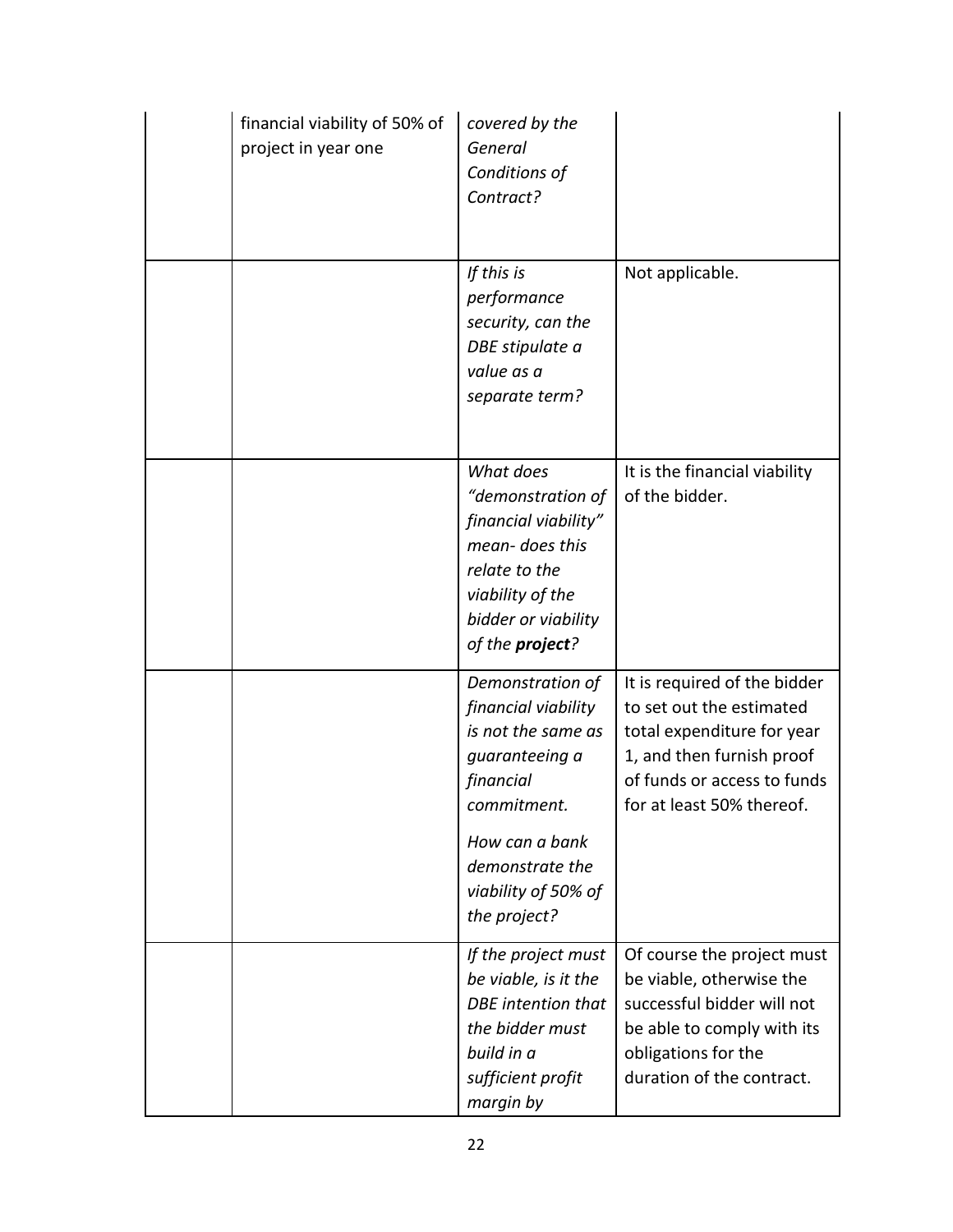|        |                                                                                                                              | charging a<br>sufficient price<br>that must be<br>certified as viable<br>by a bank?                                                                                                                                                                                                        |                                                                                                                                                                                                                 |
|--------|------------------------------------------------------------------------------------------------------------------------------|--------------------------------------------------------------------------------------------------------------------------------------------------------------------------------------------------------------------------------------------------------------------------------------------|-----------------------------------------------------------------------------------------------------------------------------------------------------------------------------------------------------------------|
|        |                                                                                                                              | Is it intended for<br>the letter to<br>operate as a bank<br>guarantee?                                                                                                                                                                                                                     | No.                                                                                                                                                                                                             |
|        |                                                                                                                              | What is the<br>intention of this<br>requirement- in its<br>current form, it is<br>impossible to<br>know what is<br>required?                                                                                                                                                               | The DBE has to assess and<br>ascertain whether the<br>bidder has the necessary<br>financial capability to<br>execute the project.                                                                               |
| 12.15. | Item 6.17- Audited<br>financial statements                                                                                   | Do the last three<br>financial years<br>relate to the last<br>three financial<br>years for which<br>statements are<br>available in order<br>to cater for<br>bidders that are<br>still undergoing<br>audits for the<br>latest financial<br>year-such as<br>September year<br>end companies? | The bidder is required to<br>submit audited financial<br>statements for the past<br>three financial years of the<br>bidder, irrespective of<br>when the financial year<br>ended.                                |
| 12.16. | Item 6.18- Auditor's letter<br>guaranteeing that the<br>entity(s) are a going<br>concern for the duration of<br>the project. | Is this for three<br>years or five<br>years?                                                                                                                                                                                                                                               | No. Paragraph 6.18, page 7<br>of the amended ToR has<br>removed the words "for<br>the duration of the project".<br>It therefore the Auditor's<br>letter should certify that the<br>bidder is a going concern at |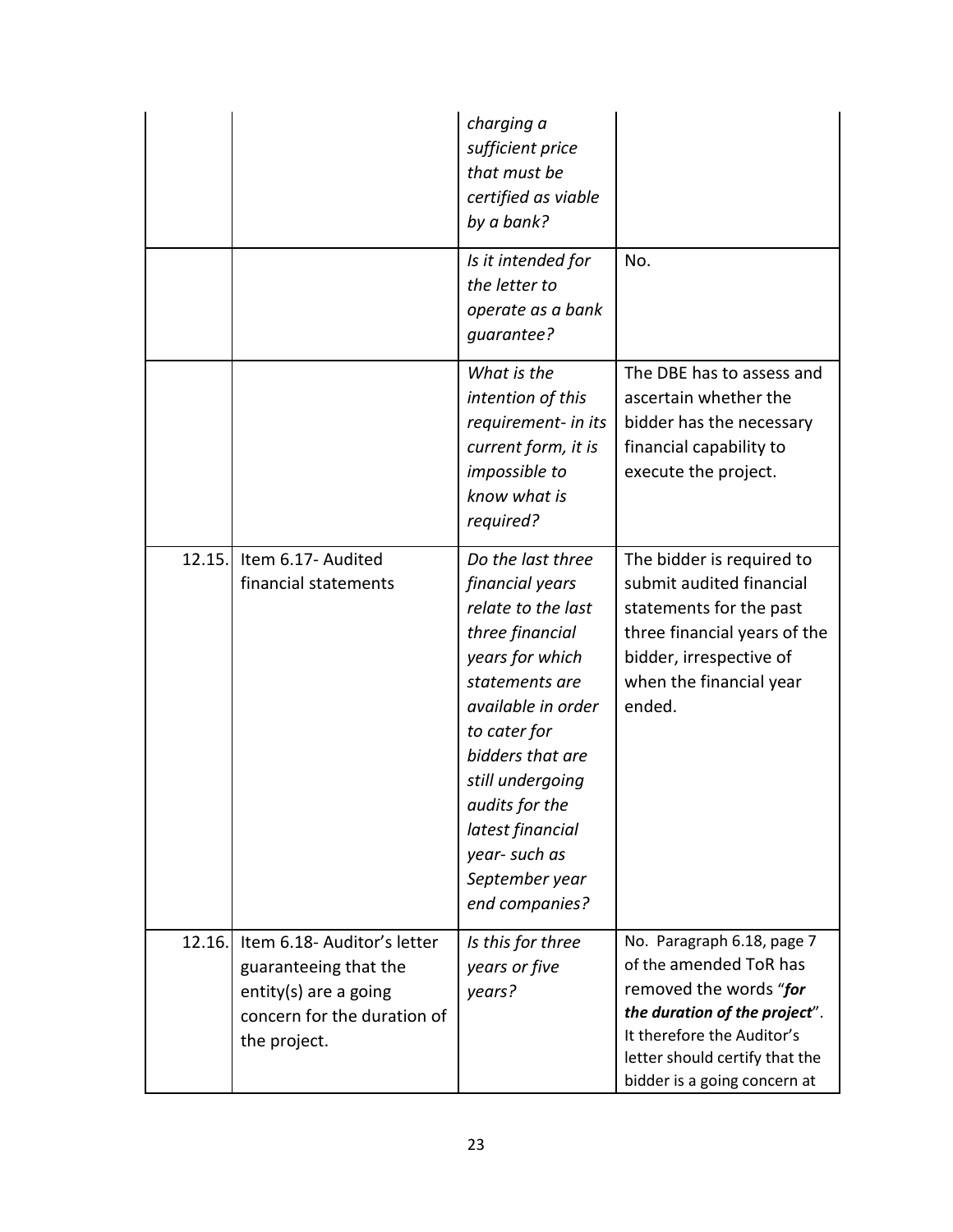|                                                                                                                                                                                                                | the time when the bid is<br>submitted.                    |
|----------------------------------------------------------------------------------------------------------------------------------------------------------------------------------------------------------------|-----------------------------------------------------------|
| Is it intended that<br>a third party<br>auditor must<br>guarantee the<br>future of its<br>client?                                                                                                              | See amended ToR                                           |
| Is it intended that<br>the going concern<br>status of the<br>bidding entities<br>must be predicted<br>by the auditors,<br>going into the<br>future?                                                            | See amended ToR                                           |
| Does the DBE<br>intend that the<br>auditors will be<br>held liable if the<br>guarantee is not<br>fulfilled in say<br>three years' time,<br>because a bidder<br>is affected by an<br>unforeseen<br>catastrophe? | See amended ToR                                           |
| Will liability be<br>joint and several<br>between auditors<br>who certify<br>different<br>consortium<br>members?                                                                                               | See amended ToR                                           |
| Will a bidder be<br>disqualified if it                                                                                                                                                                         | It is reiterated that the<br>certification by the auditor |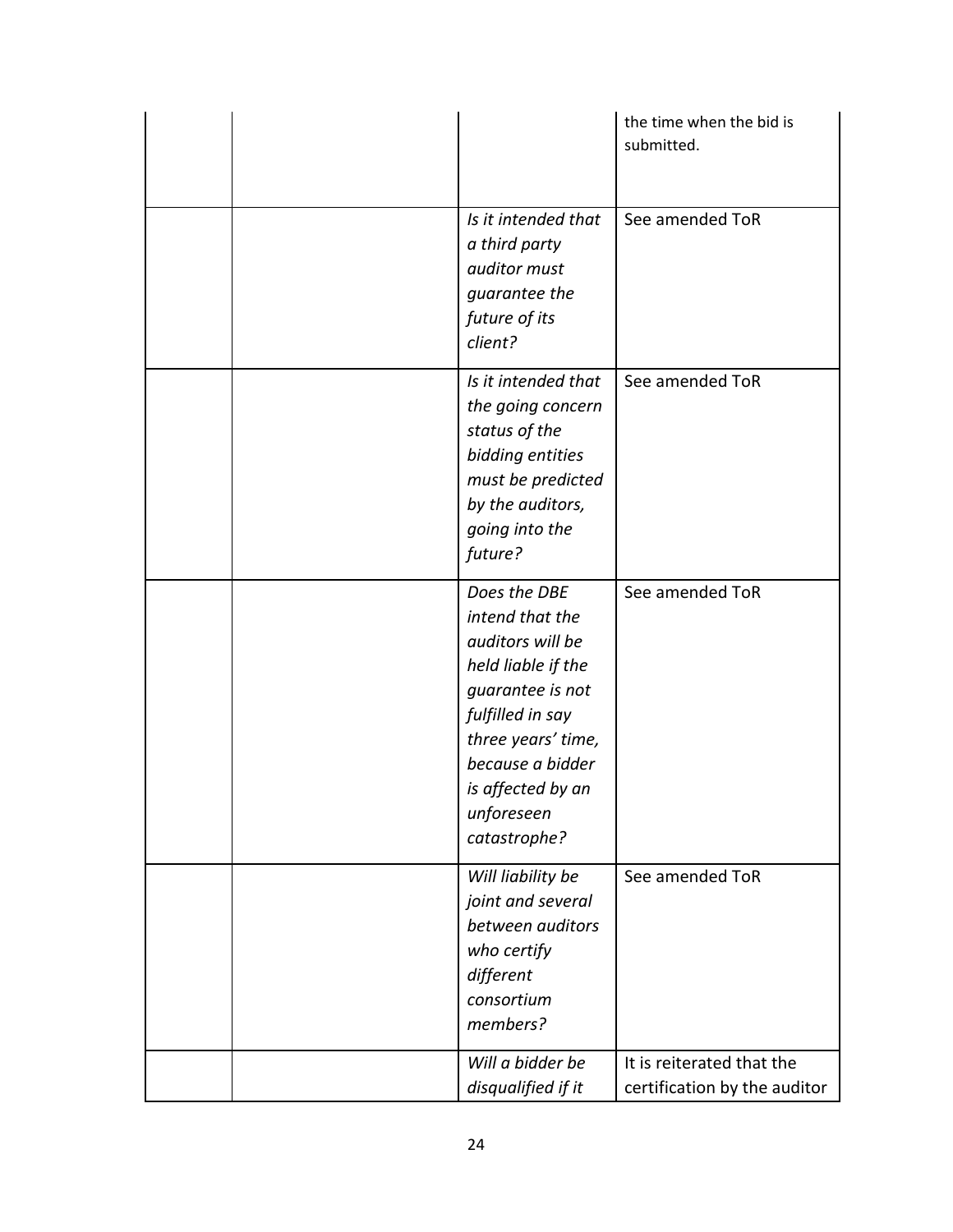|       | cannot find an<br>auditor to provide<br>the envisaged<br>guarantee?                                                 | must be that the bidder is<br>a going concern at the<br>time when the bid is<br>submitted. Should such a<br>certificate not be provided<br>the bidder will be<br>disqualified.                                                                                                                                                                                      |
|-------|---------------------------------------------------------------------------------------------------------------------|---------------------------------------------------------------------------------------------------------------------------------------------------------------------------------------------------------------------------------------------------------------------------------------------------------------------------------------------------------------------|
|       | What will happen<br>if this mandatory<br>condition is<br>incapable of being<br>fulfilled by any<br>bidder?          | All bidders who do not<br>comply with this<br>mandatory condition will<br>be disqualified. If no<br>bidder complies herewith<br>the tender will be re-<br>advertised.                                                                                                                                                                                               |
|       | This condition is<br>so unreasonable<br>as to render it<br><i>impossible to</i><br>comply- will this<br>be removed? | The condition has been<br>amended in that the<br>auditor only has to certify<br>that the bidder is a going<br>concern as at the time of<br>submission of the bid.<br>Therefore, the condition is<br>not unreasonable.                                                                                                                                               |
| 13.   | <b>Evaluation Process Clause 8- ToR</b>                                                                             |                                                                                                                                                                                                                                                                                                                                                                     |
| 13.2. | Why has the<br>functionality<br>evaluation<br>threshold been<br>increased to 90%?                                   | The Department has a<br>responsibility to provide<br>quality workbooks in the<br>correct quantities and<br>correct languages to Public<br>schools on time. The size<br>of the project requires a<br>service provider or a<br>consortium of a service<br>providers that has the<br>capacity to manage the<br>project. The DBE is of the<br>view that a 90% threshold |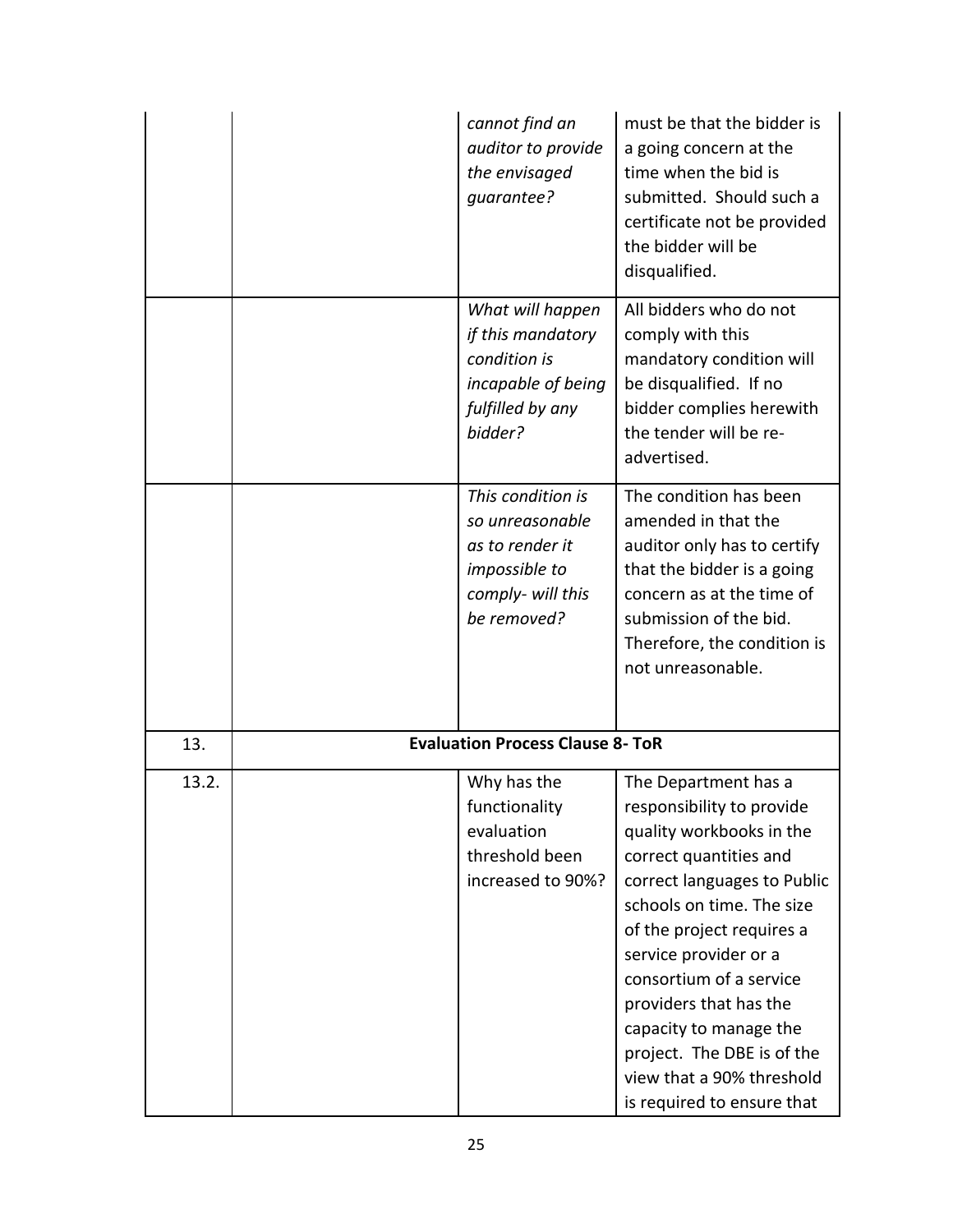|       |                                                                                                                                                                                                                           | the bidder will be able to<br>execute the project.                                                                                       |
|-------|---------------------------------------------------------------------------------------------------------------------------------------------------------------------------------------------------------------------------|------------------------------------------------------------------------------------------------------------------------------------------|
| 13.3. | Does the Minister<br>of Basic Education<br>approve of the<br>90% threshold?                                                                                                                                               | The Minister has no<br>responsibility or input in<br>respect of the bid<br>specifications nor the<br>evaluation and award of<br>tenders. |
| 13.4. | Does the Director<br>General of the<br>DBE approve of<br>the 90%<br>threshold?                                                                                                                                            | The ToR are approved by<br>the Accounting Officer of<br>the DBE, namely the<br>Director-General.                                         |
| 13.5. | Which is the<br>highest entity or<br>most senior<br>person that has<br>approved the 90%<br>functionality bid<br>requirement?                                                                                              | The Director-General.                                                                                                                    |
| 13.6. | Have the bid<br>requirements<br>holistically been<br>submitted to an<br>independent legal<br>counsel for advice<br>and approval, and<br>confirmation that<br>they comply with<br>the applicable<br>tender<br>regulations? | The ToR are approved by<br>the Director-General, but<br>advice was obtained from<br>counsel in respect of<br>certain aspects thereof.    |
| 13.7. | Have the bid<br>requirements<br>been approved by<br>Treasury and<br>transversal                                                                                                                                           | No, because it is not<br>necessary. The ToR are<br>approved by the Director-<br>General.                                                 |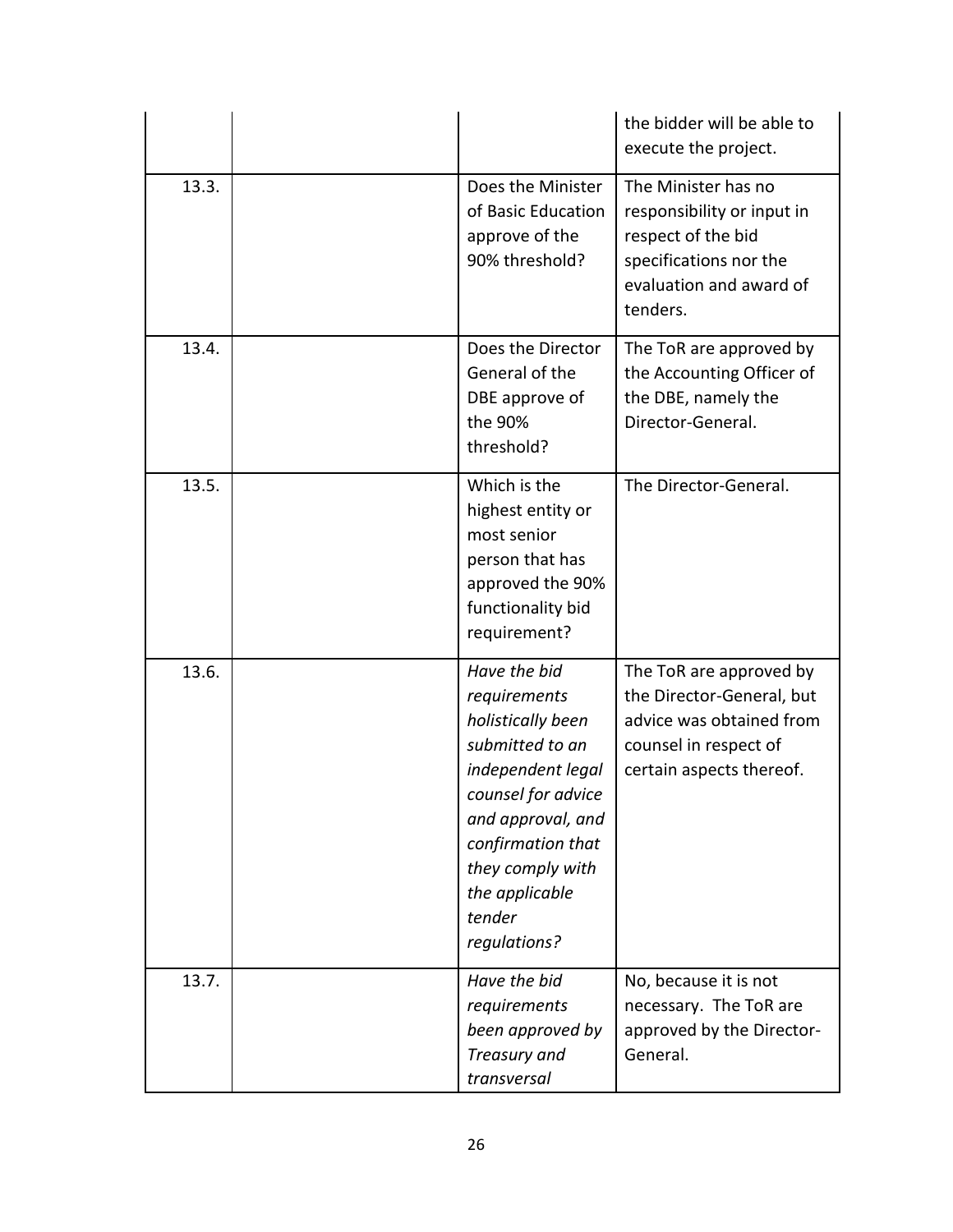|       |                                                                                                                                                                                                                                                                                                                                                                                                                                                                                              | contracting or<br>similar authority?                                                                                                                                                                                                                 |                                                                                                                                                                                                                   |  |  |
|-------|----------------------------------------------------------------------------------------------------------------------------------------------------------------------------------------------------------------------------------------------------------------------------------------------------------------------------------------------------------------------------------------------------------------------------------------------------------------------------------------------|------------------------------------------------------------------------------------------------------------------------------------------------------------------------------------------------------------------------------------------------------|-------------------------------------------------------------------------------------------------------------------------------------------------------------------------------------------------------------------|--|--|
|       |                                                                                                                                                                                                                                                                                                                                                                                                                                                                                              |                                                                                                                                                                                                                                                      |                                                                                                                                                                                                                   |  |  |
| 14.   | <b>Functionality</b>                                                                                                                                                                                                                                                                                                                                                                                                                                                                         |                                                                                                                                                                                                                                                      |                                                                                                                                                                                                                   |  |  |
| 14.2. |                                                                                                                                                                                                                                                                                                                                                                                                                                                                                              | Where clause 9.1<br>and 9.2 require<br>supporting<br>documentation as<br>proof, why are<br>such documents<br>similarly required<br>to be submitted as<br>part of the<br>mandatory<br>requirements as<br>well?                                        | Refer them to 9.2 in the<br>amended ToR.                                                                                                                                                                          |  |  |
| 14.3. | Only the incumbent will<br>have employed the full<br>required staff complement<br>for the project. New<br>bidders cannot now<br>employ persons for jobs<br>that do not yet exist, but<br>will only come into<br>existence if successful.<br>New bidders will still have<br>to employ additional staff<br>members. It is unfair and<br>unreasonable to expect a<br>business to have all the<br>staff already employed and<br>identified by name and<br>position for such a large<br>contract. | Where lists of<br>staff members are<br>required to be<br>submitted, does<br>this refer to the<br>positions and<br>numbers of staff<br>members who will<br>be deployed on<br>the project (but<br>not specific<br>names)? If not,<br>what is required? | Reference is made to the<br>amended ToR, from which<br>it is evident that it is not<br>required of bidders to<br>have the names and<br>identities of the staff<br>members at the time when<br>submitting the bid. |  |  |
|       |                                                                                                                                                                                                                                                                                                                                                                                                                                                                                              | <b>Commitments</b><br>given to employ<br>specified numbers<br>of women and<br>disabled and                                                                                                                                                           | See the amended ToR.                                                                                                                                                                                              |  |  |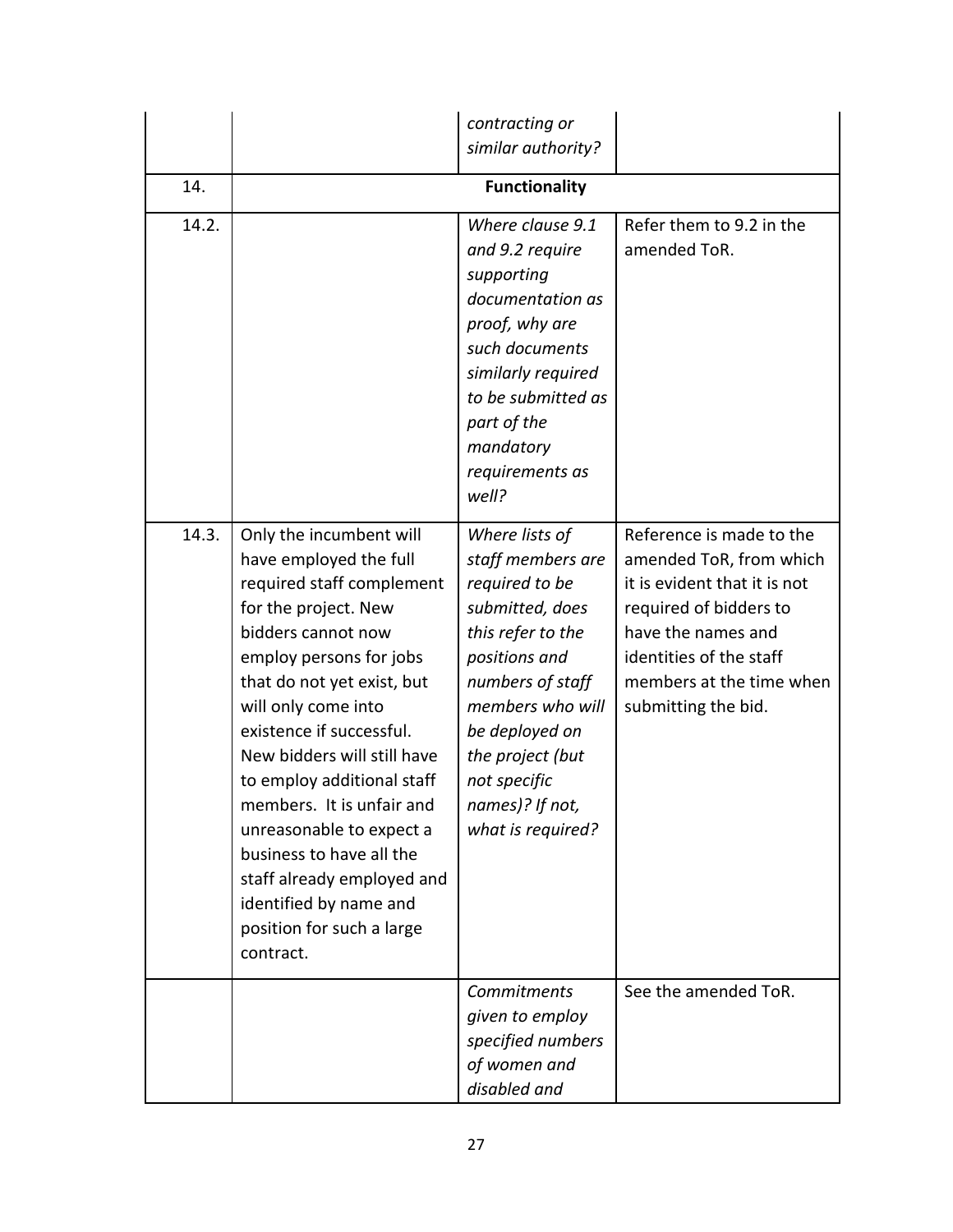|     |                                                  | youth if awarded<br>the tender can be<br>continuously<br>evaluated-will<br>such a<br>commitment be<br>acceptable?             |                                                                                                                                                                                                                                                                       |
|-----|--------------------------------------------------|-------------------------------------------------------------------------------------------------------------------------------|-----------------------------------------------------------------------------------------------------------------------------------------------------------------------------------------------------------------------------------------------------------------------|
|     |                                                  | Where outsourced<br>specialist labour<br>services are<br>provided by third<br>parties, can these<br>positions be<br>included? | Yes, but curriculum vitae<br>must be submitted as<br>required in criteria 3(a).                                                                                                                                                                                       |
|     |                                                  | Where the YES<br>youth initiative is<br>implemented,<br>may this be<br>included in<br>calculations?                           | The bidder is referred to<br>the evaluation criteria set<br>out in paragraph 4(b) as<br>amended in the amended<br>ToR.                                                                                                                                                |
| 15. | Cost components and<br>proportions Clause 12.2.3 | Why has the<br>printing<br>component been<br>omitted from the<br>table?                                                       | The CPA tables are as<br>obtained from National<br>Treasury.<br>CPA only becomes<br>applicable in year 2 and<br>further on. The DBE will<br>assess the actual changes<br>and thereafter assess and<br>decide on the request by<br>the successful bidder for a<br>CPA. |
|     |                                                  | How does the DBE<br>envisage dealing<br>with duties on<br>bond paper<br>currently                                             | It is not relevant at this<br>stage.                                                                                                                                                                                                                                  |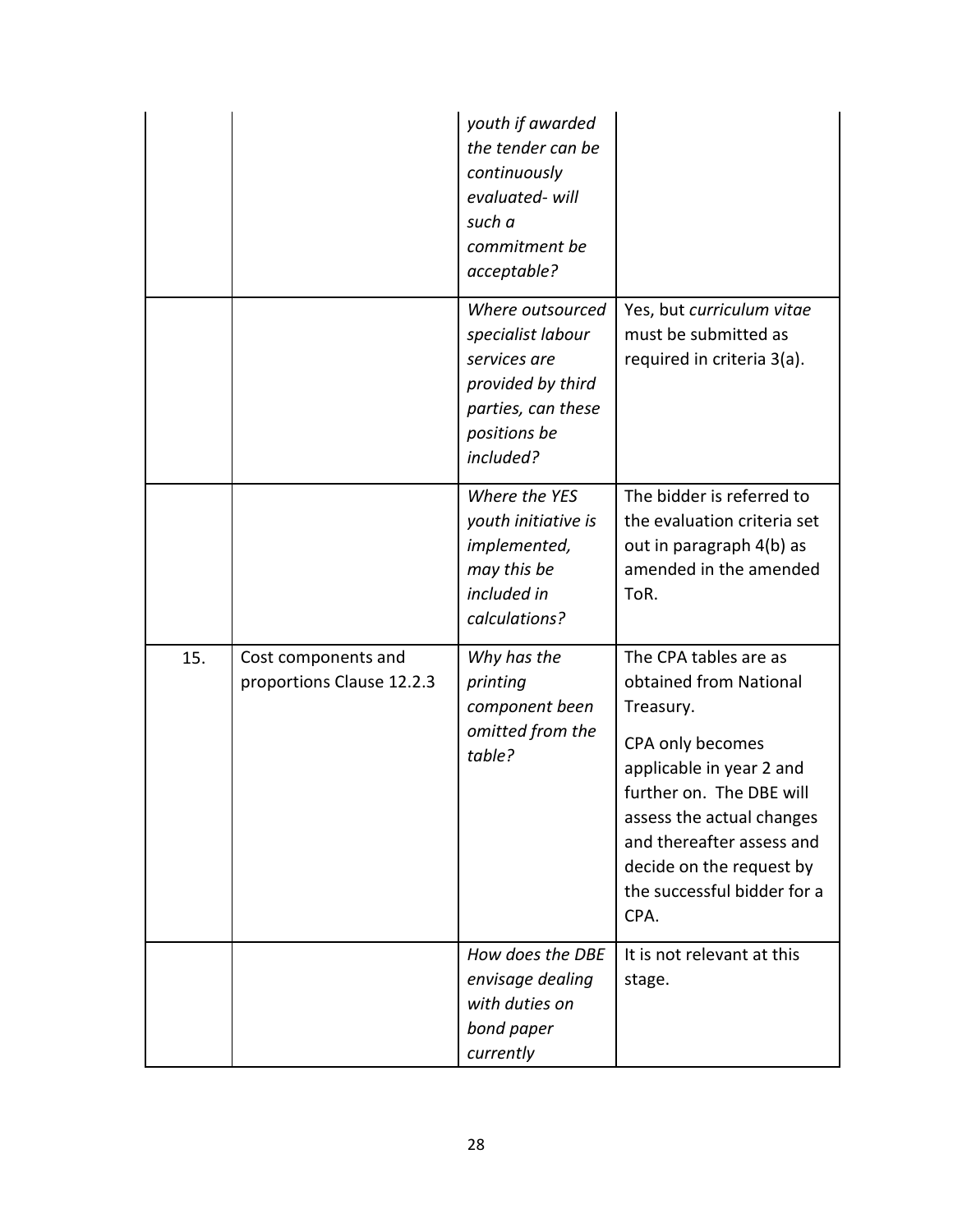|     |         | submitted to ITAC<br>by Mondi?                                                                                                                 |                                                                                                                                                                                                                      |
|-----|---------|------------------------------------------------------------------------------------------------------------------------------------------------|----------------------------------------------------------------------------------------------------------------------------------------------------------------------------------------------------------------------|
|     |         | Where printing<br>costs change in<br>future years due<br>to raw material<br>duties and paper<br>import costs, how<br>may these be<br>adjusted? | Through the CPA<br>processes.                                                                                                                                                                                        |
| 16. | General | How many copies<br>of the bid must be<br>submitted- and<br>can the<br>submission be<br>electronic?                                             | The bidder is required to<br>submit one original hard<br>copy.                                                                                                                                                       |
|     |         | Where may<br>supporting<br>documents run<br>into thousands of<br>pages-what<br>format does the<br>DBE prefer?                                  | The bidder is required to<br>submit one original hard<br>copy.                                                                                                                                                       |
|     |         | When will the<br>tender be<br>awarded- given<br>critical lead times<br>for paper orders?                                                       | The tender will be<br>awarded as soon as<br>practicable after the<br>closing date and<br>evaluation of all the bids<br>received, provided that an<br>award must be made<br>preferably before or by 01<br>April 2022. |

------------------------------------------------------------------------------------------------------------------------------------------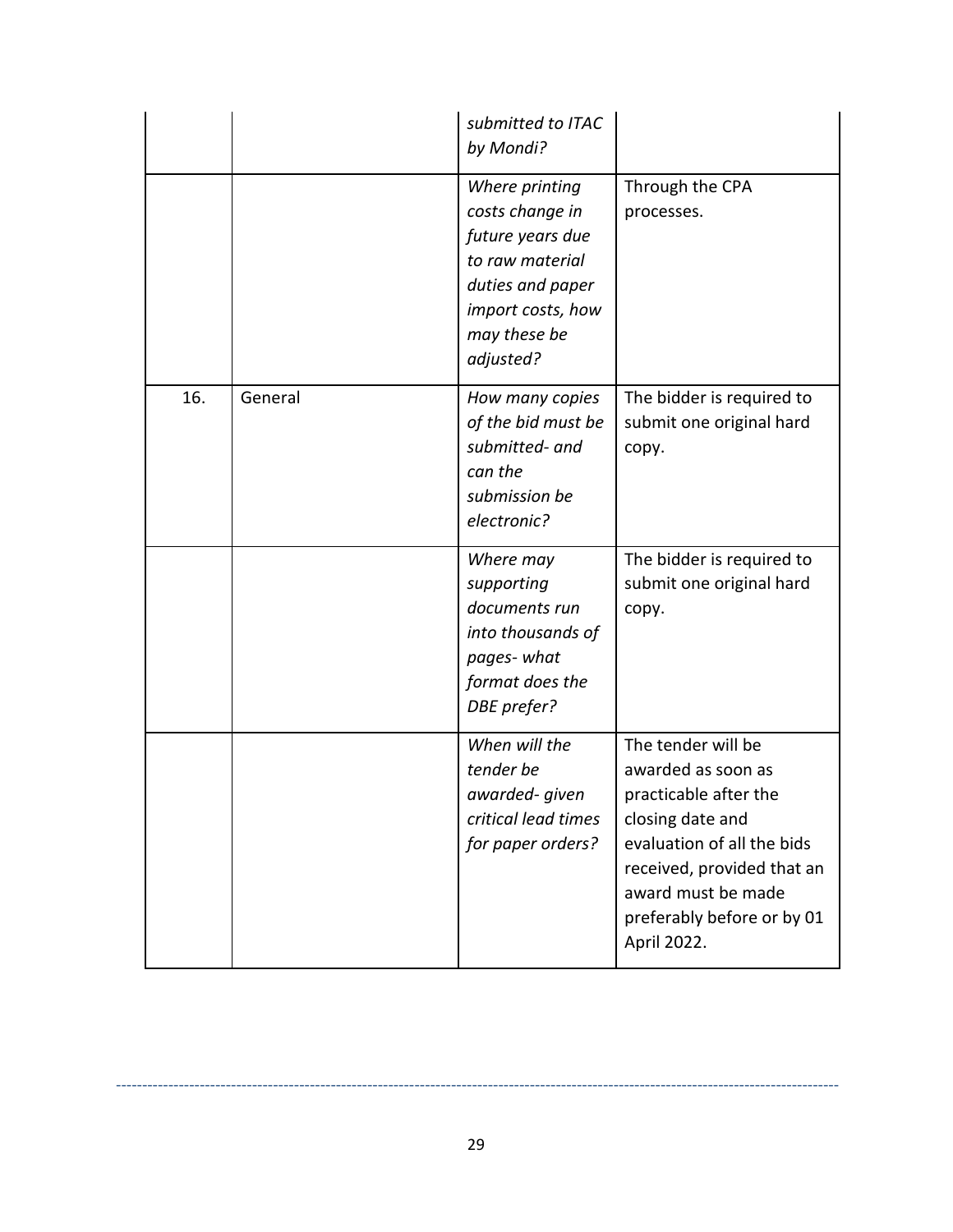## **LEBONELITHO**

Kindly confirm if we only submit one original of the bid response document, or does the department need us to submit also the copy of the original perhaps in a CD format on in a hard copy?

------------------------------------------------------------------------------------------------------------------------------------------

The bidder is required to submit one original hard copy.

### **RENFORM**

1. With respect to Mandatory Requirements clause 6.15, you require a stockpile of 30 000 tons of paper – No single Company has the capacity to store such a large amount of paper yet alone the cost thereof exceeding R500 million plus. We request that this restrictive requirement be waived.

Response: It does not necessarily mean that one must have that kind of stock at hand but a guarantee that proves that you can have access to that paper.

2. With respect to Mandatory Requirements clause 6.16, you require financial viability of at least 50% of the project in year one. Again this is very restrictive and even an average size bidder will not be able to comply. This would require bank guarantees of around R 1 billion. We request that this restrictive requirement be waived or as an alternative, bidders are to provide a performance bond upon order award.

Response: The bidder must demonstrate that they can carry the cost of the project in the first year as the DBE will not do upfront payments.

- 3. In accordance with the NIP, job creation, etc., we request the tender be restructured into LOTS – EG, Grade R Lot1, Grade 1 Lot 2 etc., or alternatively into individual titles (300 titles). In this way the scope of work can be extended to the vast majority of printing companies. Response: The terms of reference makes provision for collaboration between companies in the form of subcontracting, joint ventures as well as consortia to ensure same. The LED strategy is also intended to do the same.
- 4. For an average size printing company, if our capacity allows us to print say up to 3 grades, can we submit a quote on this basis or do we price on all grades and limit our capacity to the maximum number of grades that we are able to do?

Response: The terms of reference makes provision for collaboration between companies in the form of subcontracting, joint ventures as well as consortia to ensure same. The LED strategy is also intended to do the same.

5. Can you please forward to us the list as well as contact details of all the bidders that attended the compulsory briefing?

Response: The list will be published as required.

6. If we are forced to enter into a consortium with other companies, there will not be enough time to complete the tender. We hereby request an extension to the closing date by at least 2 weeks.